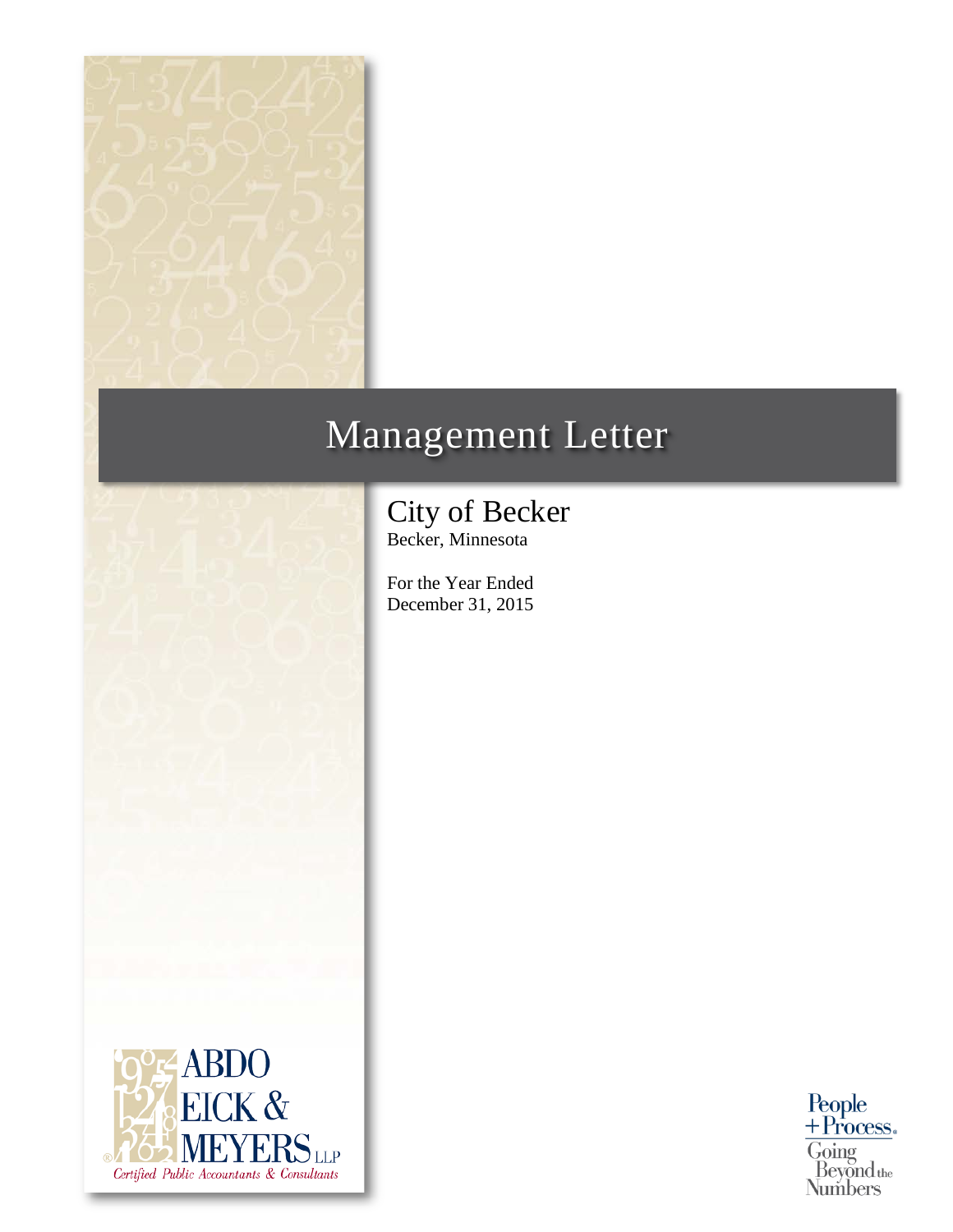

April 26, 2016

Management, Honorable Mayor and City Council City of Becker, Minnesota

We have audited the financial statements of the governmental activities, the business-type activities, each major fund, and the aggregate remaining fund information of the City of Becker, Minnesota (the City), for the year ended December 31, 2015. Professional standards require that we provide you with information about our responsibilities under generally accepted auditing standards as well as certain information related to the planned scope and timing of our audit. We have communicated such information in our letter dated December 8, 2015. Professional standards require that we provide you with the following information related to our audit.

#### **Our Responsibility under Auditing Standards Generally Accepted in the United States of America**

As stated in our engagement letter, our responsibility, as described by professional standards, is to express opinions about whether the financial statements, prepared by management with your oversight, are fairly presented, in all material respects, in conformity with accounting principles generally accepted in the United States of America. Our audit of the financial statements does not relieve you or management of your responsibilities.

Our responsibility is to plan and perform the audit to obtain reasonable, but not absolute, assurance that the financial statements are free of material misstatement. As part of our audit, we considered the internal control over financial reporting of the City. Such considerations were solely for the purpose of determining our audit procedures and not to provide any assurance concerning such internal control over financial reporting. We are responsible for communicating significant matters related to the audit that are, in our professional judgment, relevant to your responsibilities in overseeing the financial reporting process. However, we are not required to design procedures specifically to identify such matters.

#### **Significant Audit Findings**

In planning and performing our audit of the financial statements, we considered the City's internal control over financial reporting (internal control) to determine the audit procedures that are appropriate in the circumstances for the purpose of expressing our opinions on the financial statements, but not for the purpose of expressing an opinion on the effectiveness of the City's internal control. Accordingly, we do not express an opinion on the effectiveness of the City's internal control.

A *deficiency in internal control* exists when the design or operation of a control does not allow management or employees, in the normal course of performing their assigned functions, to prevent, or detect and correct, misstatements on a timely basis. A *material weakness* is a deficiency, or a combination of deficiencies, in internal control, such that there is a reasonable possibility that a material misstatement of the entity's financial statements will not be prevented, or detected and corrected on a timely basis. A *significant deficiency* is a deficiency, or a combination of deficiencies, in internal control that is less severe than a material weakness, yet important enough to merit attention by those charged with governance.

Our consideration of internal control was for the limited purpose described in the first paragraph of this section and was not designed to identify all deficiencies in internal control that might be material weaknesses or significant deficiencies and therefore, material weaknesses or significant deficiencies may exist that were not identified. Given these limitations, during our audit we did not identify any deficiencies in internal control that we consider to be material weaknesses. However, material weaknesses may exist that have not been identified. We identified certain deficiencies in internal control, described on the following pages as items 2015-001 and 2015-002 that we consider to be significant deficiencies.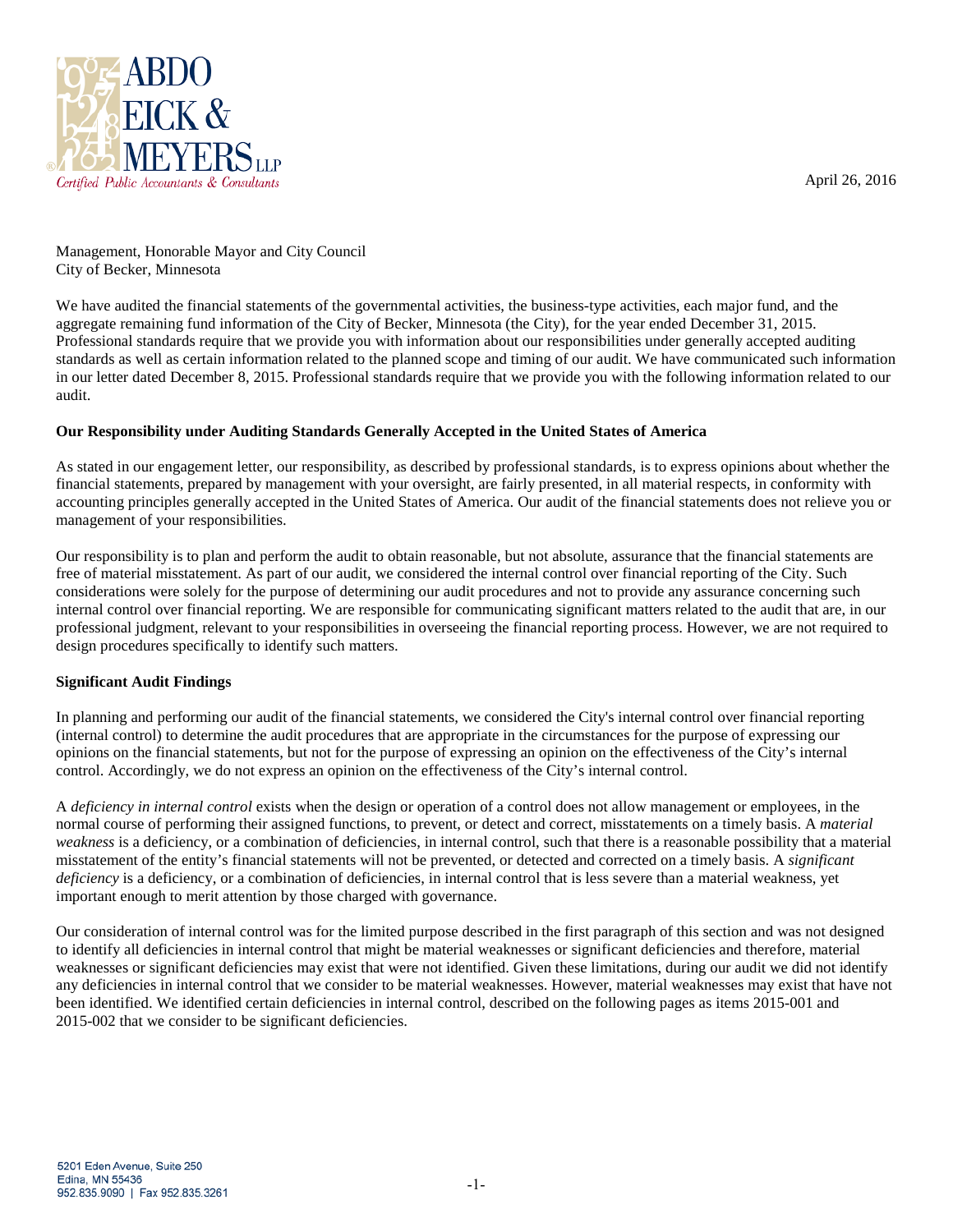#### **2015-001 Preparation of financial statements**

| Condition:      | As in prior years, we were requested to draft the audited financial statements and related footnote<br>disclosures as part of our regular audit services. Recent auditing standards require auditors to<br>communicate this situation to the City Council as an internal control deficiency. Ultimately, it is<br>management's responsibility to provide for the preparation of your statements and footnotes, and the<br>responsibility of the auditor to determine the fairness of presentation of those statements. It is our<br>responsibility to inform you that this deficiency could result in a material misstatement to the<br>financial statements that could have been prevented or detected by your management. Essentially,<br>the auditors cannot be part of your internal control process.                    |
|-----------------|------------------------------------------------------------------------------------------------------------------------------------------------------------------------------------------------------------------------------------------------------------------------------------------------------------------------------------------------------------------------------------------------------------------------------------------------------------------------------------------------------------------------------------------------------------------------------------------------------------------------------------------------------------------------------------------------------------------------------------------------------------------------------------------------------------------------------|
| Criteria:       | Internal controls should be in place to provide reasonable assurance over financial reporting.                                                                                                                                                                                                                                                                                                                                                                                                                                                                                                                                                                                                                                                                                                                               |
| Cause:          | From a practical standpoint we do both for you at the same time in connection with our audit. This is<br>not unusual for us to do with an organization of your size.                                                                                                                                                                                                                                                                                                                                                                                                                                                                                                                                                                                                                                                         |
| Effect:         | The effectiveness of the internal control system relies on enforcement by management. The effect of<br>deficiencies in internal controls can result in undetected errors in financial reporting.                                                                                                                                                                                                                                                                                                                                                                                                                                                                                                                                                                                                                             |
| Recommendation: | It is your responsibility to make the ultimate decision to accept this degree of risk associated with<br>this condition because of cost or other considerations. As in prior years, we have instructed<br>management to review a draft of the auditor prepared financials in detail for their accuracy; we have<br>answered any questions they might have, and have encouraged research of any accounting guidance<br>in connection with the adequacy and appropriateness of classification of disclosure in your<br>statements. We are satisfied that the appropriate steps have been taken to provide you with the<br>completed financial statements. While the City is reviewing the financial statements we recommend<br>that the City agree its financial software to the numbers reported in the financial statements. |

#### *Management response*:

For now, the City's management accepts the degree of risk associated with this condition and thoroughly reviews a draft of the financial statements.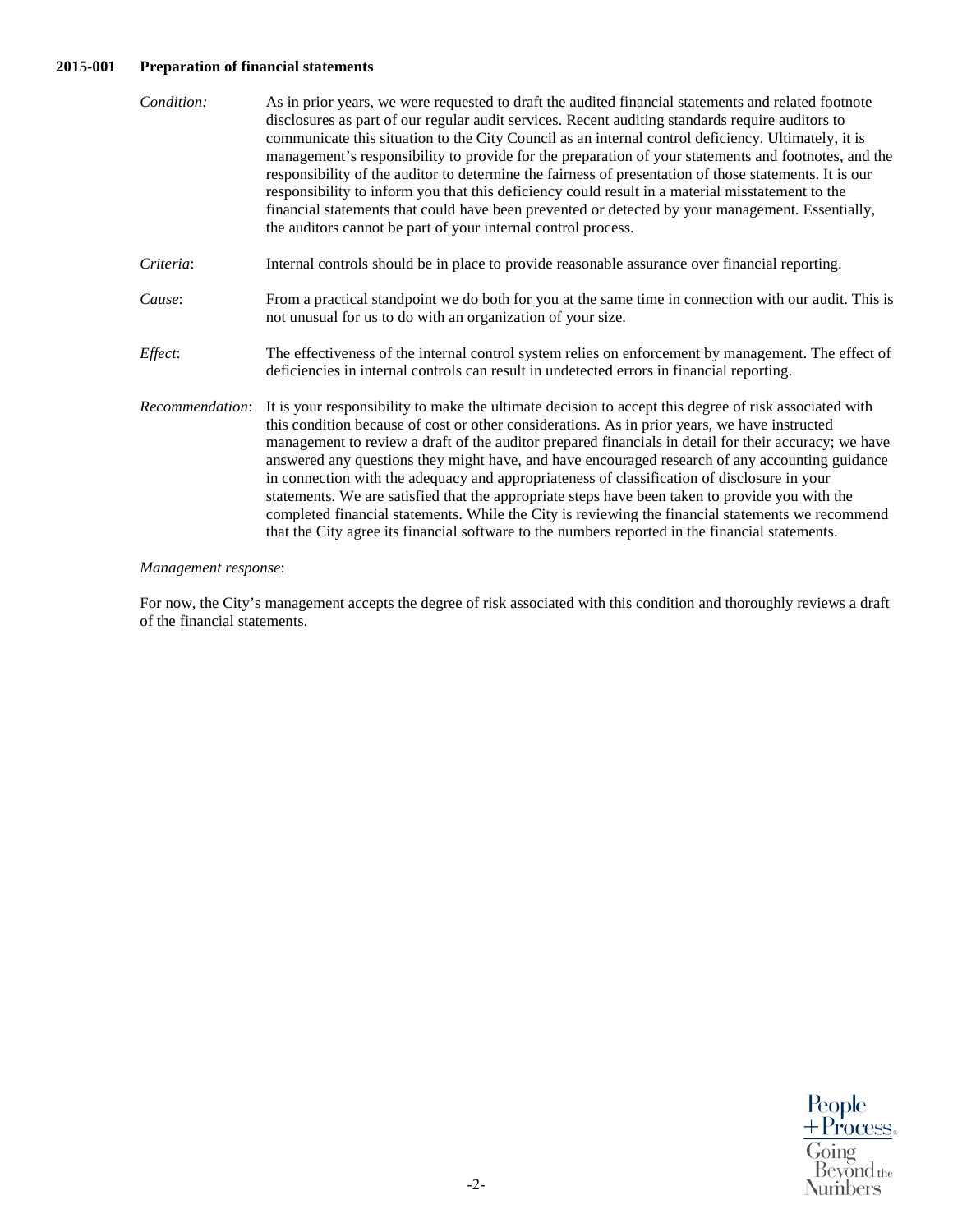#### **2015-002 Limited segregation of duties related to payroll**

*Condition:* During our audit we reviewed procedures over payroll and found the City to have limited segregation of duties over this transaction cycle. *Criteria:* There are four general categories of duties: authorization, custody, record keeping and reconciliation. In an ideal system, different employees perform each of these four major functions. In other words, no one person has control of two or more of these responsibilities. *Cause:* The Treasurer has the ability to setup/maintain employees, initiate the direct deposit and also prepares the bank reconciliation. *Effect:* The existence of this limited segregation of duties increases the risk of fraud and error. *Recommendation:* While we recognize that the number of staff is not large enough to eliminate these deficiencies completely, we believe the risk can be reduced with additional monitoring. We recommend that a formal review of payroll should be completed and documented; including the amounts withdrawn for payroll should be compared to the payroll register, time sheets, and respective journal entry. Also, we recommend that the payroll register be initialed by the Administrator to verify review and approval. We feel if these recommendations are followed the finding may be removed in 2016. City Council should also be reminded of their duties over finance at least annually. Some typical monitoring duties would include the following tasks: • Claims approval is an important control and should continue to be at the front of the meeting to ensure that City Council reviews the claims closely. • Continue to thoroughly review budget versus actual reports and narrative at least quarterly. • Monitor progress over the development of documented policies and procedures. The check sequence should be reported in each set of approved minutes. The City Council should review the order of the checks approved to ensure that they move in sequence and any gaps in number are explained. • Consider personnel policies that require someone else to fill finance duties for a period of time. A mandatory vacation period of one week for all finance staff and distribution of their

# *Management response:*

The City Council continues to review and approve a claims list which includes a check sequence at all regular meetings. In addition, comparison of budget and actual detail is reviewed monthly as part of the budget and finance committee review. A report of the budget and finance committee is given monthly at the Council level and financials are presented to the City Council quarterly. Management continues to review the processes and recommendations and will consider improvements to the payroll process which are cost-effective and feasible for the entire organization in 2016.

#### **Compliance and Other Matters**

As part of obtaining reasonable assurance about whether the City's financial statements are free of material misstatement, we performed tests of its compliance with certain provisions of laws, regulations, contracts, and grant agreements, noncompliance with which could have a direct and material effect on the determination of financial statement amounts. However, providing an opinion on compliance with those provisions was not an objective of our audit, and accordingly, we do not express such an opinion. While our audit provides a reasonable basis for our opinion, it does not provide a legal determination on the City's compliance with those requirements. The results of our tests disclosed no instances of noncompliance or other matters that are required to be reported under *Government Auditing Standards* or Minnesota statutes.

duties for that week is often recommended.

People + Process.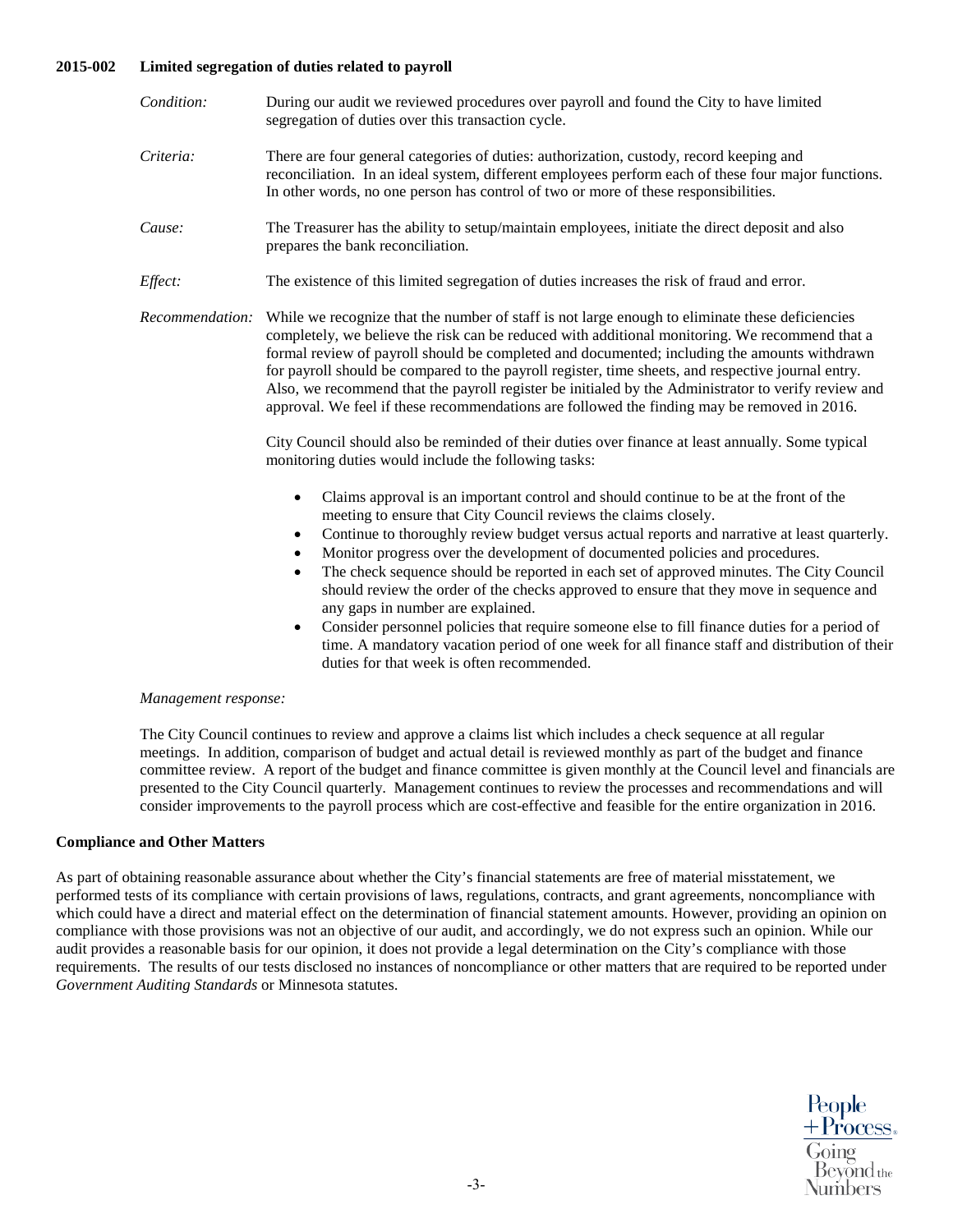#### **Summary of Prior Year Findings**

#### **2014-002 Limited segregation of duties related to cash receipts, cash disbursements, payroll and utility billing**

*Condition:* During our audit we reviewed procedures over cash disbursements, cash receipts, payroll and utility billing and found the City to have limited segregation of duties over those transaction cycles. *Criteria:* There are four general categories of duties: authorization, custody, record keeping and reconciliation. In an ideal system, different employees perform each of these four major functions. In other words, no one person has control of two or more of these responsibilities.

#### *Current year status:*

The City implemented processes to complete a bank reconciliation checklist which includes an individual, separate from the Treasurer, receiving the unopened/original bank statement (manual or online) first and reviewing the monthly bank statements, verifying the proper endorsements, scanning the electronic disbursements and cancelled checks for any unusual payees or amounts, and agreeing deposits to the receipt journal. Also, the City implemented a process to have an employee other than the Utility Billing Clerk to formally document a review of the monthly utility reports for each billing period, utilizing the review checklist provided by the auditors. As a result of the implementation of these procedures, the portions of the finding related to cash receipts, cash disbursements and utility billing have been removed. The remaining deficiency related to payroll is described in finding 2015-002 on the previous page.

#### **Qualitative Aspects of Accounting Practices**

Management is responsible for the selection and use of appropriate accounting policies. The significant accounting policies used by the City are described in Note 1 to the financial statements. As described in Note 6 to the financial statements, the City changed accounting policies related to accounting and financial reporting for pensions by adopting Statement of Governmental Accounting Standards (GASB) Statements No. 68 and 71 in 2015. Accordingly, the cumulative effect of the accounting change as of the beginning of the year is disclosed in Note 7. We noted no transactions entered into by the governmental unit during the year for which there is a lack of authoritative guidance or consensus. All significant transactions have been recognized in the financial statements in the proper period.

Accounting estimates are an integral part of the financial statements prepared by management and are based on management's knowledge and experience about past and current events and assumptions about future events. Certain accounting estimates are particularly sensitive because of their significance to the financial statements and because of the possibility that future events affecting them may differ significantly from those expected. The most sensitive estimates affecting the financial statements were capital asset basis, depreciation, compensated absences, and the liability for the City's pensions.

- Management's estimate of depreciation is based on estimated useful lives of the assets. Depreciation is calculated using the straight-line method.
- Allocations of gross wages and payroll benefits are approved by the City Council within the City's budget and are derived from each employee's estimated time to be spent servicing the respective function of the City. These allocations are also used in allocating accrued compensated absences payable.
- Management's estimate of its pension liability is based on several factors including, but not limited to, anticipated investment return rate, retirement age for active employees, life expectancy, salary increases and form of annuity payment upon retirement.

We evaluated the key factors and assumptions used to develop these accounting estimates in determining that it is reasonable in relation to the financial statements taken as a whole. The disclosures in the financial statements are neutral, consistent, and clear. Certain financial statement disclosures are particularly sensitive because of their significance to financial statement users.

#### **Difficulties Encountered in Performing the Audit**

We encountered no significant difficulties in dealing with management in performing and completing our audit.

People  $\pm$  Process. Bevond<sub>the</sub>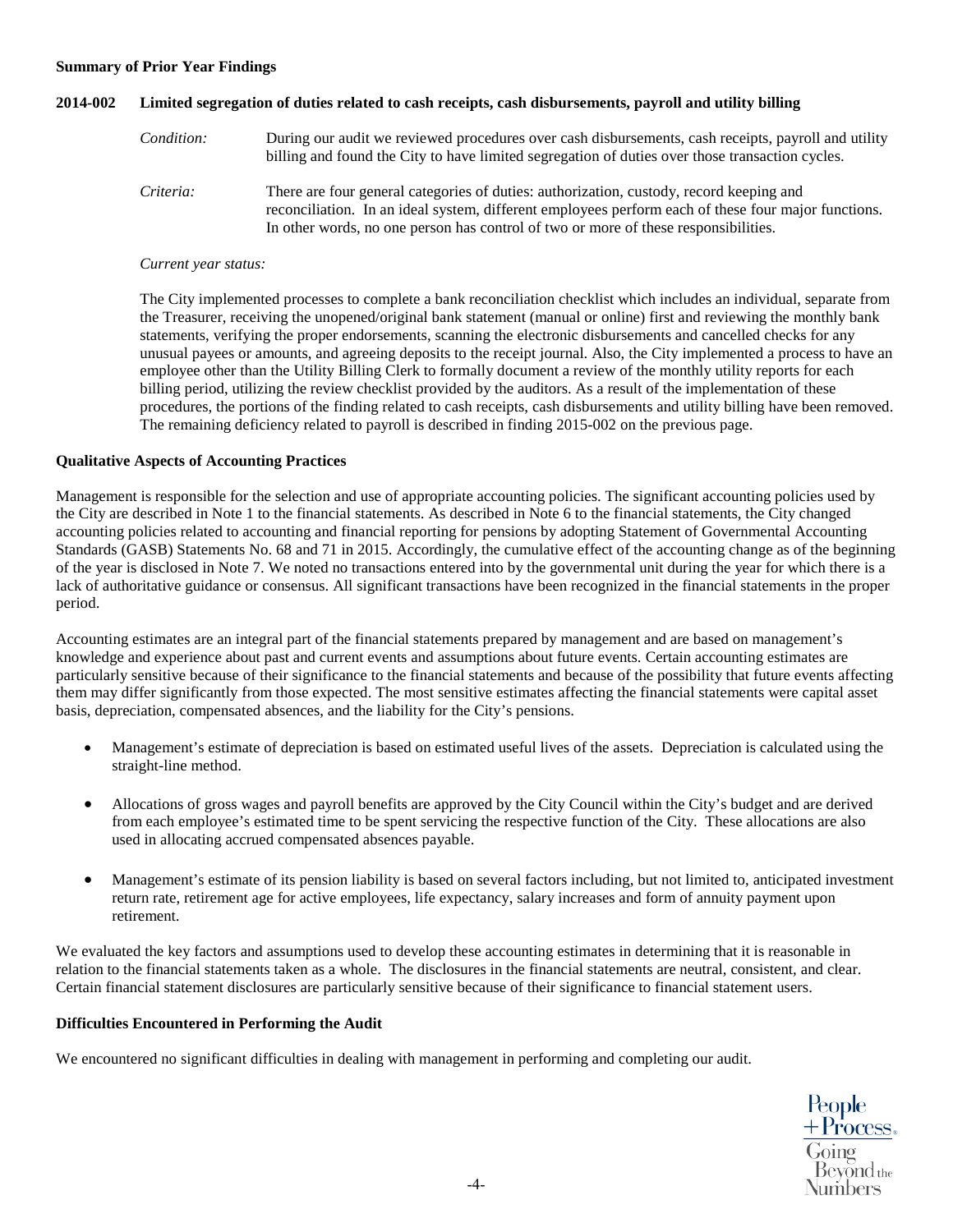#### **Corrected and Uncorrected Misstatements**

Professional standards require us to accumulate all known and likely misstatements identified during the audit, other than those that are trivial, and communicate them to the appropriate level of management. Management has corrected all such misstatements. In addition, none of the misstatements detected as a result of audit procedures and corrected by management were material, either individually or in the aggregate, to each opinion unit's financial statements taken as a whole.

We assisted in preparing a number of year end accounting entries. These were necessary to adjust the City's records at year end to correct ending balances. The City should establish more detailed processes and procedures to reduce the total number of entries in each category. The City will receive better and timelier information if the preparation of year end entries is completed internally.

#### **Disagreements with Management**

For purposes of this letter, professional standards define a disagreement with management as a financial accounting, reporting, or auditing matter, whether or not resolved to our satisfaction, that could be significant to the financial statements or the auditor's report. We are pleased to report that no such disagreements arose during the course of our audit.

#### **Management Representations**

We have requested certain representations from management that are included in the management representations letter dated April 26, 2016**.** 

#### **Management Consultations with Other Independent Accountants**

In some cases, management may decide to consult with other accountants about auditing and accounting matters, similar to obtaining a "second opinion" on certain situations. If a consultation involves application of an accounting principle to the City's financial statements or a determination of the type of auditor's opinion that may be expressed on those statements, our professional standards require the consulting accountant to check with us to determine that the consultant has all the relevant facts. To our knowledge, there were no such consultations with other accountants.

#### **Other Audit Findings or Issues**

We generally discuss a variety of matters, including the application of accounting principles and auditing standards, with management each year prior to retention as the City's auditors. However, these discussions occurred in the normal course of our professional relationship and our responses were not a condition to our retention.

#### **Other Matters**

We applied certain limited procedures to the required supplementary information (RSI) (Management's Discussion and Analysis, the Schedules of Employer's Shares of the Net Pension Liability, the Schedules of Employer's Contributions, and the Schedule of Changes in Net Pension Liability (Asset) and Related Ratios), which is information that supplements the basic financial statements. Our procedures consisted of inquiries of management regarding the methods of preparing the information and comparing the information for consistency with management's responses to our inquiries, the basic financial statements, and other knowledge we obtained during our audit of the basic financial statements. We did not audit the RSI and do not express an opinion or provide any assurance on the RSI.

We were engaged to report on the supplementary information (combining and individual fund financial statements and schedules), which accompany the financial statements but are not RSI. With respect to this supplementary information, we made certain inquiries of management and evaluated the form, content, and methods of preparing the information to determine that the information complies with accounting principles generally accepted in the United States of America, the method of preparing it has not changed from the prior period, and the information is appropriate and complete in relation to our audit of the financial statements. We compared and reconciled the supplementary information to the underlying accounting records used to prepare the financial statements or to the financial statements themselves.

We were not engaged to report on the introductory section, which accompany the financial statements but are not RSI. We did not audit or perform other procedures on this other information and we do not express an opinion or provide any assurance on it.

People<br>+Process<br>Going<br>Beyond<sub>the</sub>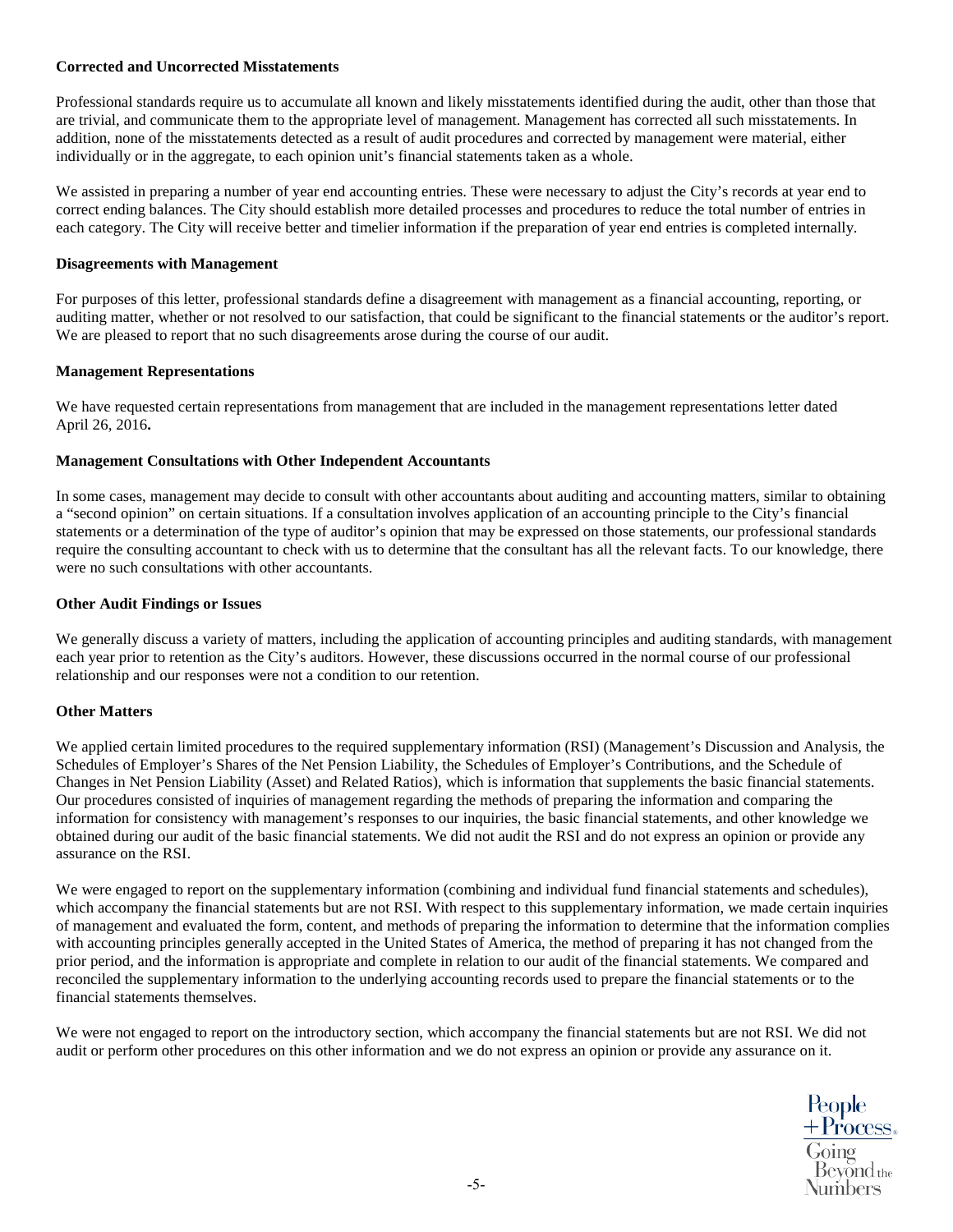#### **Other Items**

As part of our audit procedures we performed procedures/walkthroughs of transaction cycles performed during operation of the community center and golf course. We discussed the procedures performed related to the receipts, disbursements, payroll and inventory transaction cycles with staff and documented the steps performed and understanding of processes. Walkthroughs were completed for randomly selected receipts and disbursements, determining that procedures were being performed as documented. We also completed an inventory test count at the golf course. As a result of the procedures performed, we noted procedures were performed as described and in accordance with City policies, and no significant discrepancies during testing completed.

#### **Financial Position and Results of Operations**

Our principal observations and recommendations are summarized on the following pages. These recommendations resulted from our observations made in connection with our audit of the City's financial statements for the year ended December 31, 2015.

#### **General Fund**

The General fund is used to account for resources traditionally associated with government, which are not required legally or by sound principal management to be accounted for in another fund. The General fund balance increased \$264,118 from 2014. The total ending fund balance of \$1,693,779 is 43 percent of current year expenditures and transfers out. We recommend the fund balance be maintained at a level sufficient to fund operations until the major revenue sources are received in June. The City has formally adopted a fund balance policy for the General fund which is to maintain a minimum unrestricted fund balance of 40 percent of the next year's budgeted expenditures for cash-flow timing needs. The General funds unrestricted fund balance as a percentage of 2016 budgeted expenditures is 48.8 percent at year end. The City's ending fund balance is above their target level.

The purposes and benefits of a fund balance are as follows:

- Expenditures are incurred somewhat evenly throughout the year. However, property tax and state aid revenues are not received until the second half of the year. An adequate fund balance will provide the cash flow required to finance the governmental fund expenditures.
- Expenditures not anticipated at the time the annual budget was adopted may need immediate City Council action. These would include capital outlay, replacement, lawsuits and other items. An adequate fund balance will provide the financing needed for such expenditures.
- A strong fund balance will assist the City in maintaining, improving or obtaining its bond rating. The result will be better interest rates in future bond sales.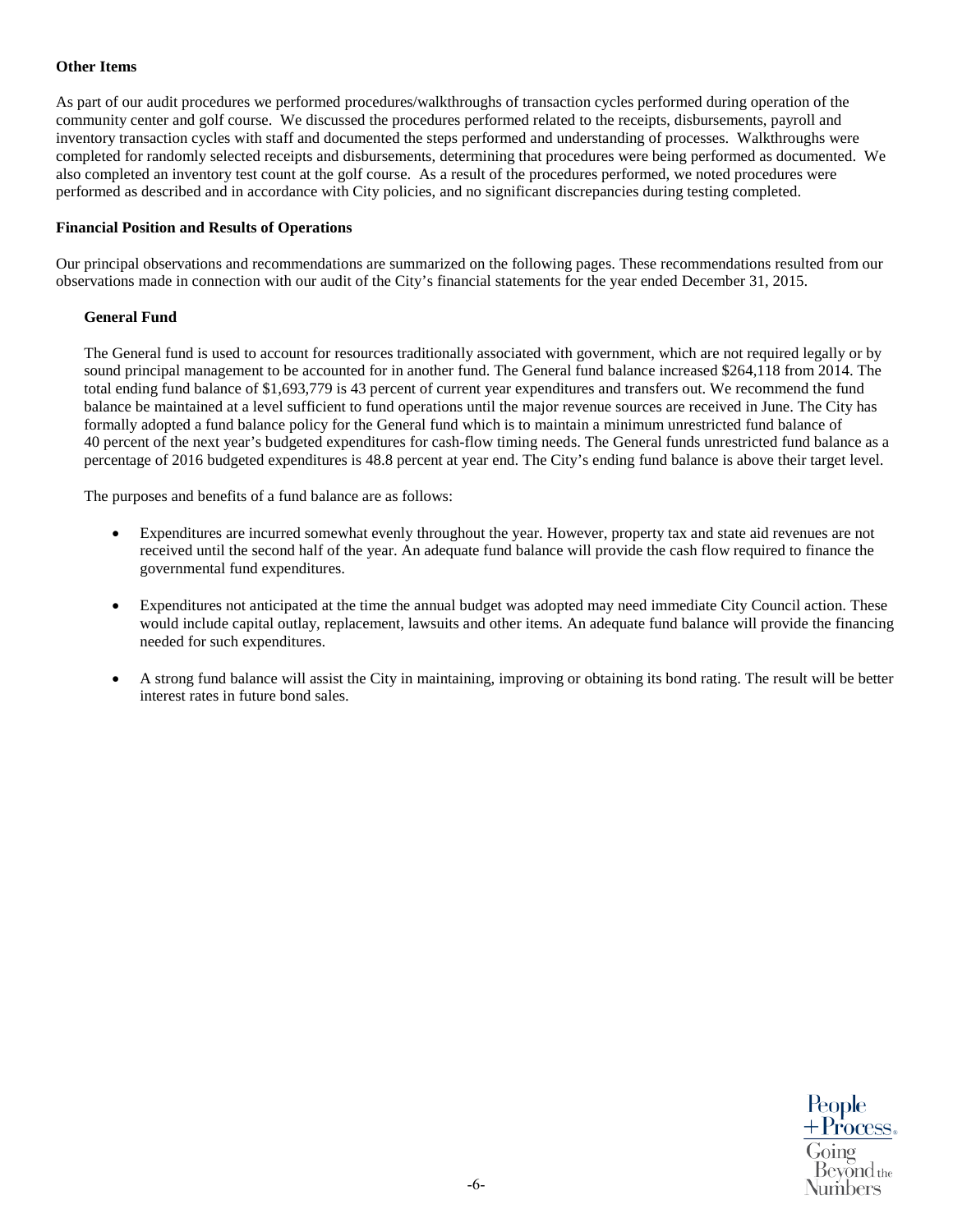#### **Fund Balance**

A table summarizing the unrestricted and total General fund balance in relation to budget follows.

| Year | Unrestricted<br><b>Fund Balance</b><br>December 31 | Total<br><b>Fund Balance</b><br>December 31 | <b>Budget</b><br>Year | General<br>Fund<br>Budget | Percent<br>of Unrestricted<br><b>Fund Balance</b><br>to Budget | Percent<br>of Total<br><b>Fund Balance</b><br>to Budget |
|------|----------------------------------------------------|---------------------------------------------|-----------------------|---------------------------|----------------------------------------------------------------|---------------------------------------------------------|
| 2011 | 1.049.181                                          | 1,187,734<br>S.                             | 2012                  | \$2,676,275               | 39.2<br>$\%$                                                   | 44.4<br>$\%$                                            |
| 2012 | 1,456,757                                          | 1,573,261                                   | 2013                  | 2,730,280                 | 53.4                                                           | 57.6                                                    |
| 2013 | 1,082,293                                          | 1.210.242                                   | 2014                  | 3,001,406                 | 36.1                                                           | 40.3                                                    |
| 2014 | 1,166,987                                          | 1,429,661                                   | 2015                  | 3,946,739                 | 29.6                                                           | 36.2                                                    |
| 2015 | 1,451,525                                          | 1,693,779                                   | 2016                  | 2,972,155                 | 48.8                                                           | 57.0                                                    |

\* The increase in budget in 2015 is related to the capital levy and related transfers out to the Revolving Capital fund.



**Unrestricted Fund Balance as a Percent of Next Year's Budget**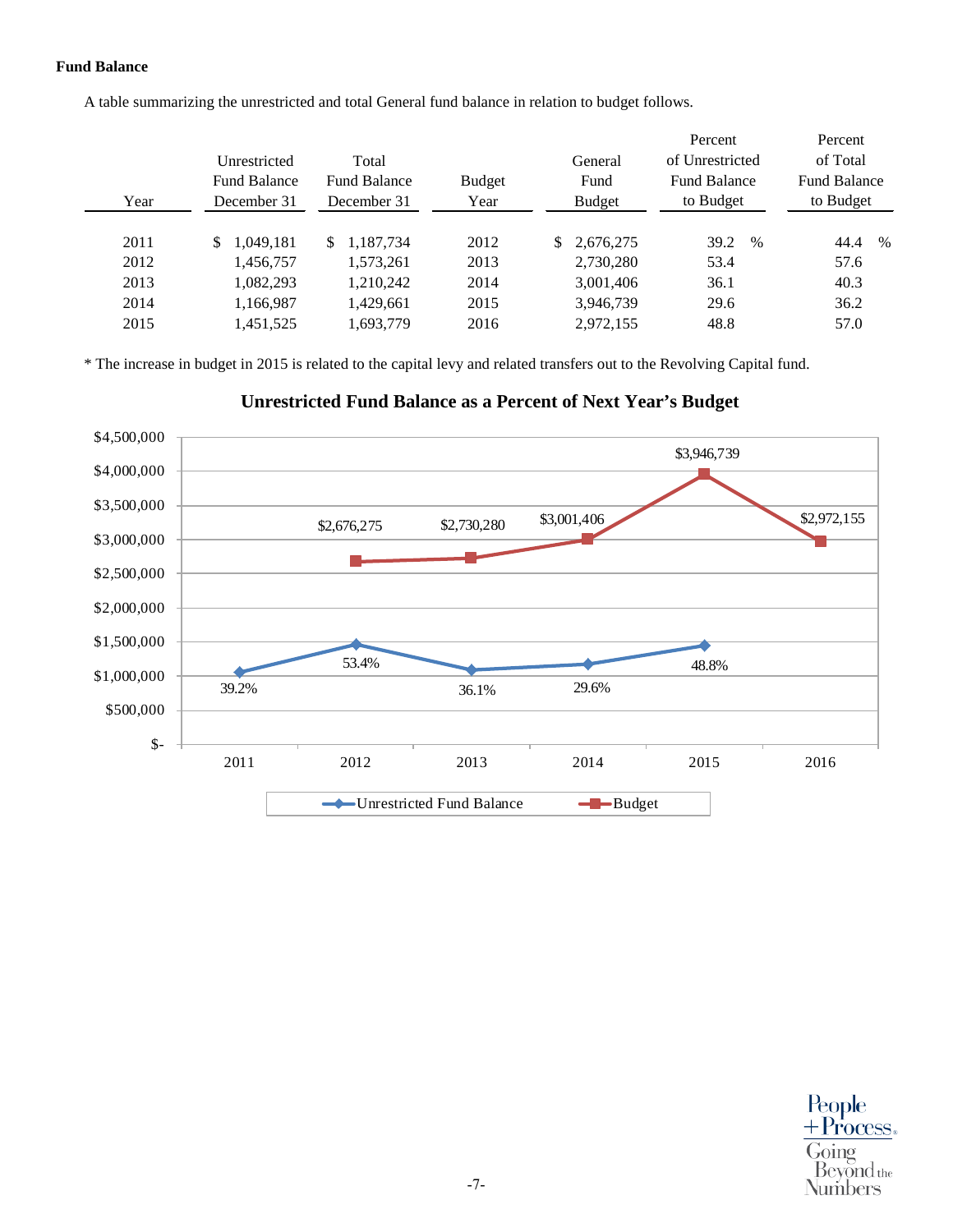#### A summary of the 2015 operations are as follows:

|                                    | Final                        |                              |                          |
|------------------------------------|------------------------------|------------------------------|--------------------------|
|                                    | <b>Budget</b>                | Actual                       | Variance with            |
| over expenditures<br>Transfers out | <b>Amounts</b>               | <b>Amounts</b>               | Final Budget             |
| Revenues<br>Expenditures           | 3,971,739<br>\$<br>2,631,985 | 4,206,001<br>\$<br>2,491,484 | \$<br>234,262<br>140,501 |
| Excess of revenues                 | 1,339,754                    | 1,714,517                    | 374,763                  |
| Other financing uses               | (1,339,754)                  | (1,450,399)                  | (110, 645)               |
| Net change in fund balances        |                              | 264,118                      | 264,118                  |
| Fund balances, January 1           | 1,429,661                    | 1,429,661                    |                          |
| Fund balances, December 31         | 1,429,661<br>\$              | 1,693,779<br>\$              | \$<br>264,118            |

- Revenues exceeded budgeted expectations by \$234,262. This is primarily related to revenues from intergovernmental revenue and special assessments being over budget by \$122,035 and \$34,823, respectively. Within intergovernmental revenues, state fire aid, police state aid, and other grants were \$23,992, \$17,854 and \$80,189 over budget, respectively. The other grants revenue included one-time small cities transportation funding of \$62,145.
- The total expenditures had a positive budget variance of \$140,501. The main reason was due to public works expenditures being under budget by \$163,641. Within public works, personal services were approximately \$100,000 less than budget due to not filling positions until late in 2015, as well as overall less hours worked in the public works department. Also, within public works, supplies and other services and charges were under budget by approximately \$33,000 and \$28,000, respectively.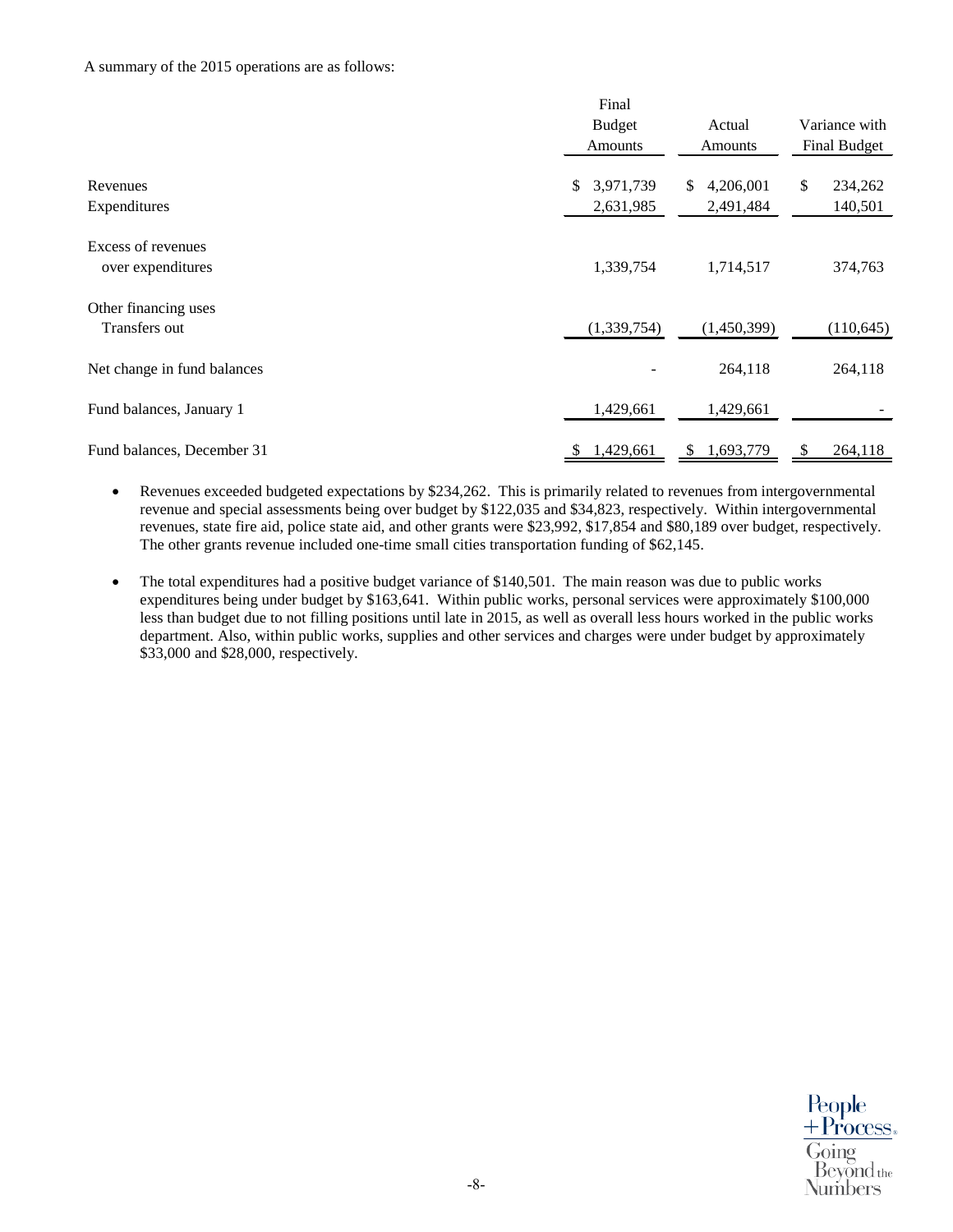A more detailed comparison of General fund revenues and transfers for the last three years is as follows:

|                              |             |             |             | Percent of |            |     |
|------------------------------|-------------|-------------|-------------|------------|------------|-----|
| Revenue Source               | 2013        | 2014        | 2015        | Total      | Per Capita |     |
| Taxes                        | \$2,073,166 | \$2,754,688 | \$3,678,280 | 87.5 %     | \$         | 784 |
| Licenses and permits         | 184.736     | 135.964     | 98.549      | 2.3        |            | 21  |
| Intergovernmental            | 522,044     | 138,527     | 222,323     | 5.3        |            | 47  |
| Charges for services         | 93.975      | 117,091     | 111,562     | 2.7        |            | 24  |
| Fines and forfeitures        | 12,000      | 14,665      | 14,270      | 0.3        |            | 3   |
| Special assessments          | 94,082      | 72,998      | 34,823      | 0.8        |            | 7   |
| Interest on investments      | (8,381)     | 29.579      | 25,957      | 0.6        |            | 6   |
| Miscellaneous                | 23,216      | 16,740      | 20,237      | 0.5        |            | 4   |
| Transfers in                 | 3,179       |             |             |            |            |     |
| Total revenues and transfers | \$2,998,017 | \$3,280,252 | \$4,206,001 | 100.0 %    |            | 896 |

The revenues and transfers summarized above are graphically presented as follows:



# **General Fund Revenues by Source**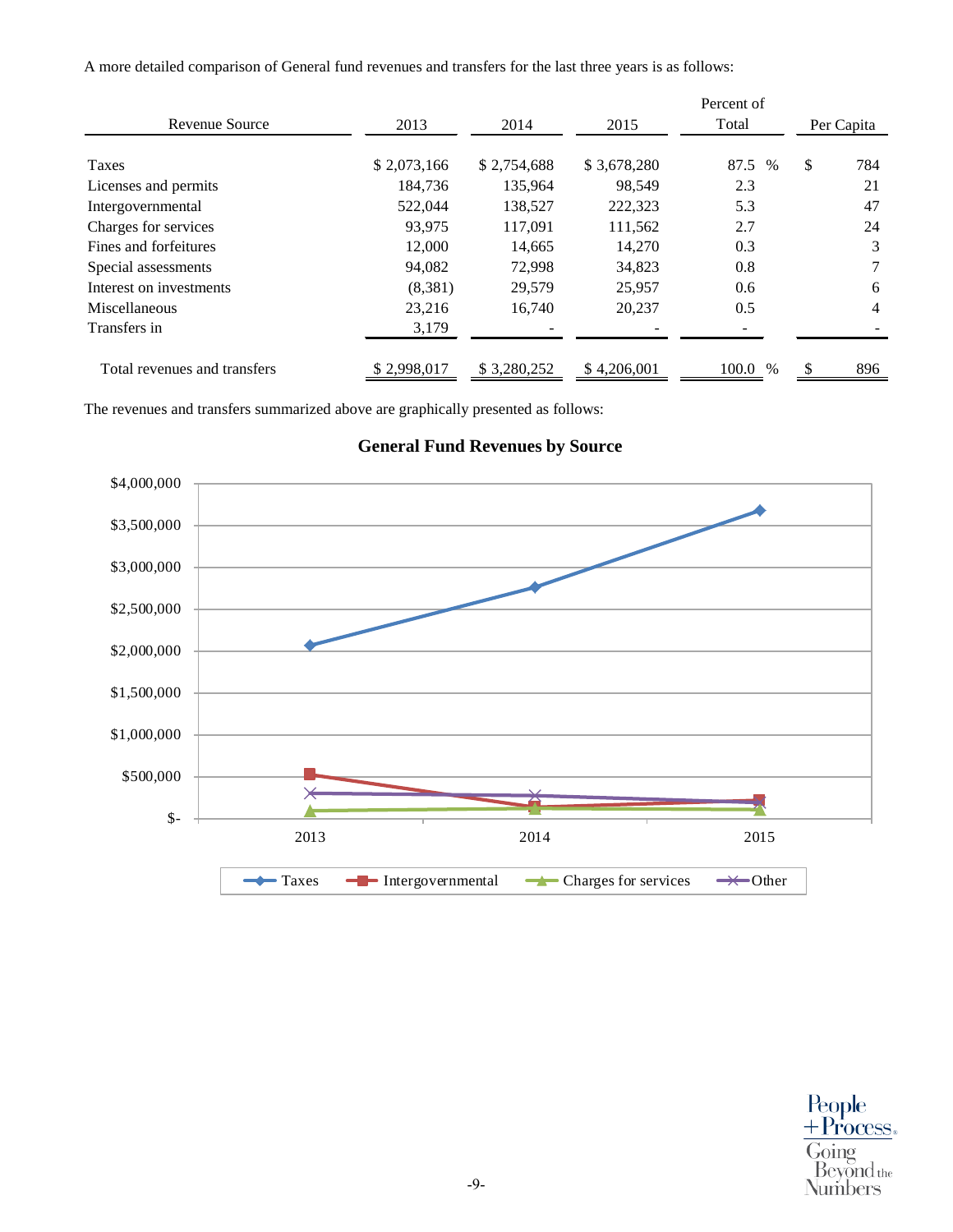A more detailed comparison of expenditures and transfers for the last three years is as follows:

|                                     |               |                |                | Percent of    |        | Per |            | Peer Group |  |
|-------------------------------------|---------------|----------------|----------------|---------------|--------|-----|------------|------------|--|
| Program                             | 2013          | 2014           | 2015           | Total         | Capita |     | Per Capita |            |  |
| Current                             |               |                |                |               |        |     |            |            |  |
| General government                  | \$<br>725,028 | \$.<br>781,171 | \$.<br>744.156 | 18.9<br>$\%$  | \$     | 159 | \$         | 130        |  |
| Public safety                       | 742,915       | 831,416        | 886,186        | 22.5          |        | 189 |            | 231        |  |
| Public works                        | 592,553       | 590.103        | 609,359        | 15.5          |        | 130 |            | 120        |  |
| Culture and recreation              | 154,396       | 165,308        | 200,919        | 5.1           |        | 43  |            | 58         |  |
| Total current                       | 2,214,892     | 2,367,998      | 2.440.620      | 62.0          |        | 521 |            | 539        |  |
| Capital outlay                      | 59,044        | 74,935         | 50,864         | 1.3           |        | 11  |            | 32         |  |
| Transfers out                       | 1,087,100     | 617.900        | 1,450,399      | 36.7          |        | 309 |            |            |  |
| Total expenditures<br>and transfers | \$3,361,036   | \$3,060,833    | \$3,941,883    | 100.0<br>$\%$ |        | 841 | \$         | 571        |  |

The above chart compares the amount the City spends per capita, in comparison to a peer group. The peer group average is compiled from information requested from the Office of the State Auditor for fourth class cities (populations 2,500-10,000) across the State.

The expenditures and transfers summarized above are graphically presented as follows:



# **General Fund Expenditures and Transfers by Program**

People  $+$ Process. cuio Bevond the Numbers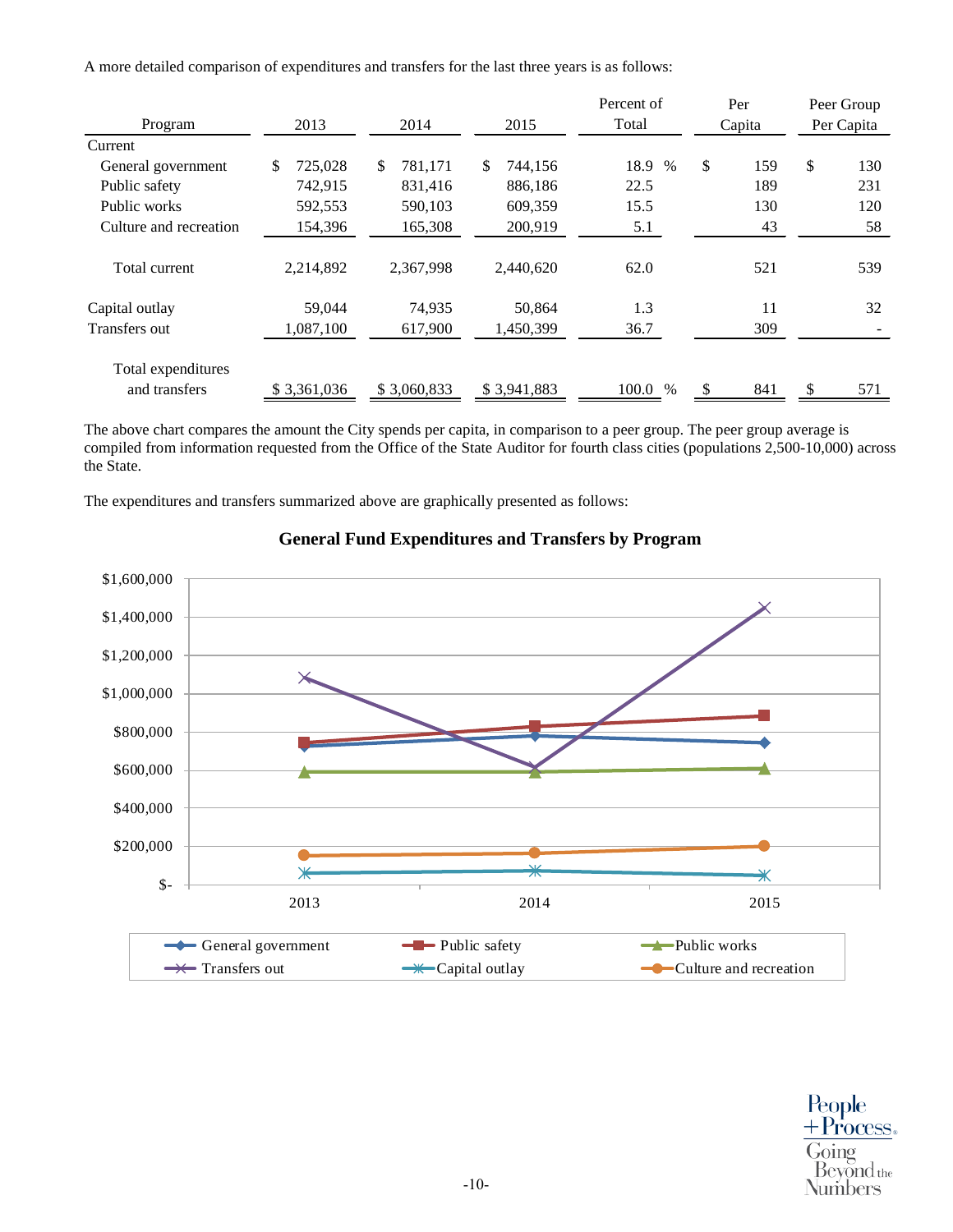#### **Special Revenue Funds**

Special revenue funds are a classification of funds to account for revenues and related expenditures segregated by City policy (committed) or federal or state statutes (restricted) for specific purposes. The fund balances of the special revenue funds were as follows at December 31, 2015 and 2014:

|                         |    | December 31, |    |           |    |            |  |  |
|-------------------------|----|--------------|----|-----------|----|------------|--|--|
| Fund                    |    | 2015         |    | 2014      |    | (Decrease) |  |  |
| Major                   |    |              |    |           |    |            |  |  |
| <b>Community Center</b> | \$ | (149, 166)   | \$ | (135,918) | S  | (13,248)   |  |  |
| Nonmajor                |    |              |    |           |    |            |  |  |
| Fire Department         |    | 669,719      |    | 601,000   |    | 68,719     |  |  |
| Economic Development    |    | 325,860      |    | 277,406   |    | 48,454     |  |  |
|                         |    |              |    |           |    |            |  |  |
| Total                   |    | 846,413      | \$ | 742,488   | £. | 103,925    |  |  |
|                         |    |              |    |           |    |            |  |  |

All funds should have sufficient resources to provide for their operations but occasionally deficits will occur. The Fire Department fund increased \$68,719 and the Economic Development fund increased \$48,454 during the year as a result of revenues in excess of expenditures in each fund. The Community Center fund balance decreased \$13,248 from 2014, as a result of a transfer out to the Revolving Capital fund for future capital and remains in a deficit. It is recommended that the City review its financing plans to ensure that future revenue will be sufficient to eliminate this deficit.

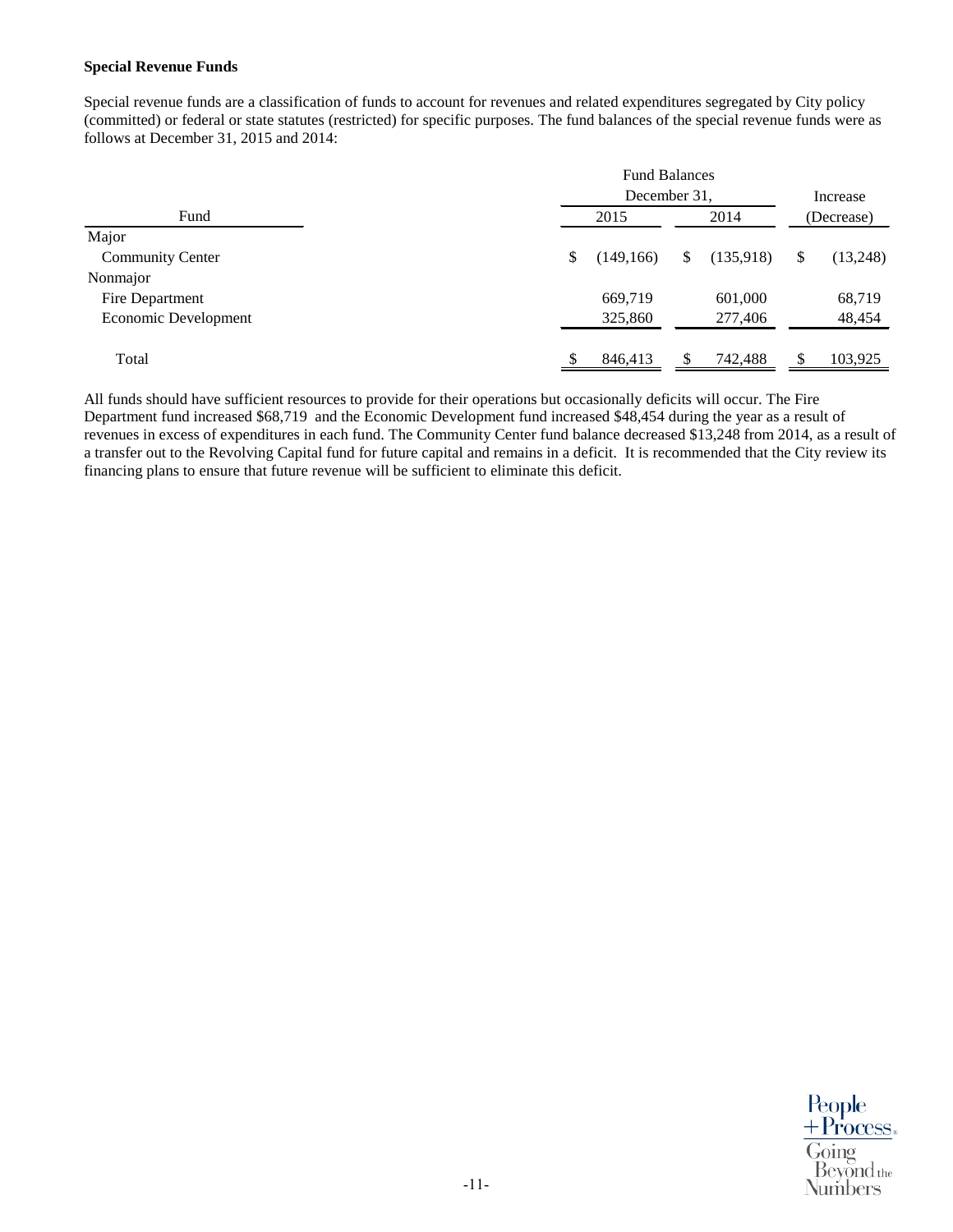#### **Debt Service Funds**

Debt Service funds are a type of governmental fund to account for the accumulation of resources for the payment of interest and principal on debt (other than enterprise fund debt).

Debt Service funds may have one or a combination of the following revenue sources pledged to retire debt as follows:

- Property taxes Primarily for general City benefit projects such as streets and municipal buildings. Property taxes may also be used to fund special assessment bonds which are not fully assessed.
- Capitalized interest portion of bond proceeds After the sale of bonds, the project may not produce revenue (tax increments or special assessments) for a period of one to two years. Bonds are issued with this timing difference considered in the form of capitalized interest.
- Special assessments Charges to benefited properties for various improvements.

In addition to the above pledged assets, other funding sources may be received by Debt Service funds as follows:

- Residual project proceeds from the related capital projects fund
- Investment earnings
- State or federal grants
- Transfers from other funds

The following is a recap of the various Debt Service fund assets and the related bond principal outstanding:

| Debt Description                                                                        |   | Cash<br>Balance                   |    | Total<br>Assets      |   | <b>Bonds</b><br>Outstanding | Year of<br>Maturity  |
|-----------------------------------------------------------------------------------------|---|-----------------------------------|----|----------------------|---|-----------------------------|----------------------|
| G.O. Fire Station Refunding Bonds, Series 2011A<br>G.O. Improvement Bonds, Series 2010A | S | 192.893<br>479,472                | S  | 353,350<br>1,231,525 | S | 785,000<br>1,500,000        | 02/01/19<br>02/01/26 |
| Total                                                                                   |   | 672,365                           | S. | 1,584,875            |   | 2,285,000                   |                      |
|                                                                                         |   | Total remaining interest payments |    |                      |   | 386,507                     |                      |



# **Debt Service Scheduled Principal and Interest for the Next 10 Years**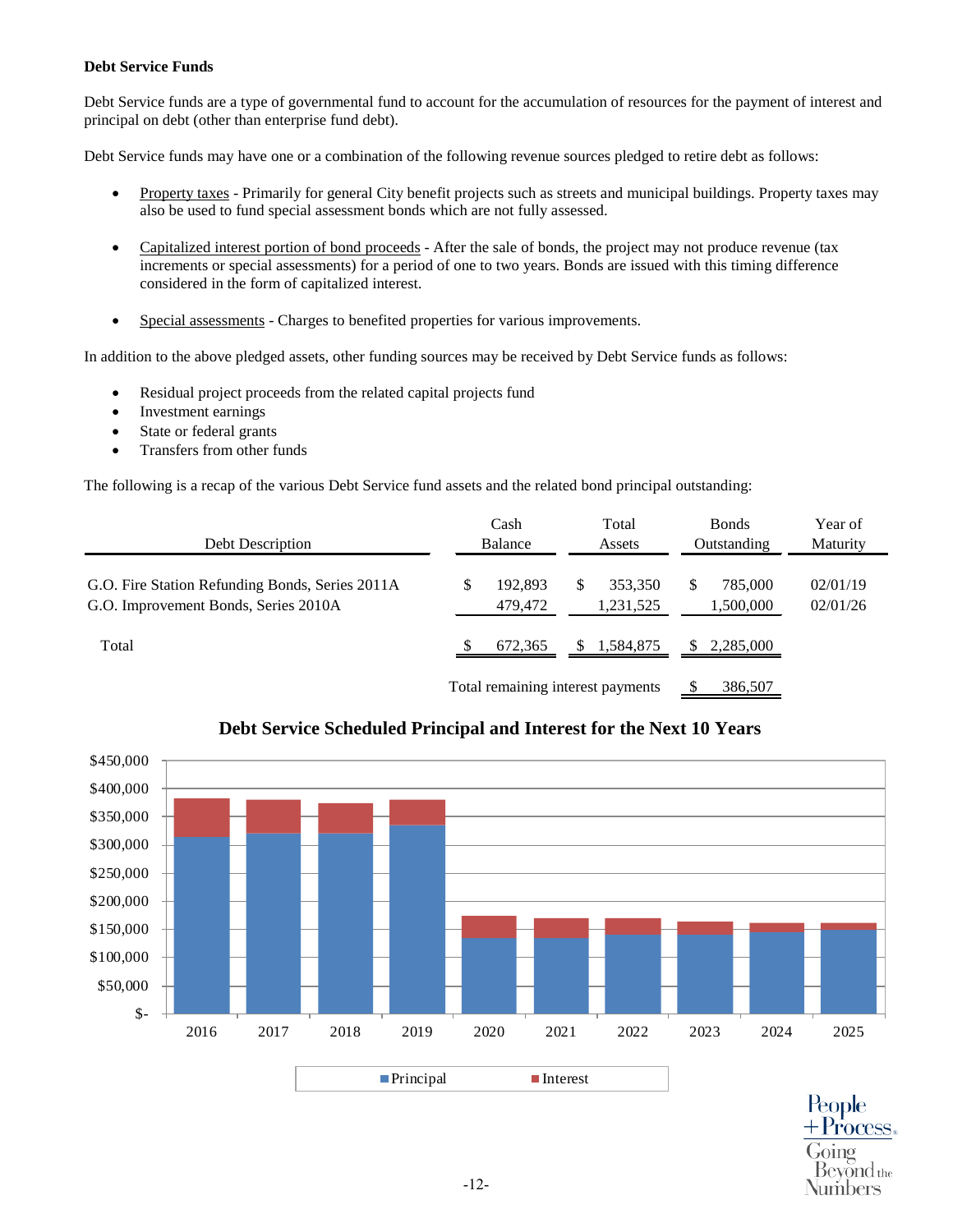#### **Capital Projects Funds**

The capital projects funds are used to account for and report financial resources that are restricted, committed, or assigned to expenditure for capital outlays, including the acquisition or construction of capital facilities and other capital assets not being financed by proprietary funds. The fund balances of capital projects funds were as follows at December 31, 2015 and 2014:

|                                                     | <b>Fund Balances</b> |                 |            |         |
|-----------------------------------------------------|----------------------|-----------------|------------|---------|
|                                                     | December 31.         | Increase        |            |         |
| Fund                                                | 2015                 | 2014            | (Decrease) |         |
| Major                                               |                      |                 |            |         |
| <b>Revolving Capital</b>                            | 7,128,675<br>S.      | 6,350,584<br>S. | \$         | 778,091 |
| Nonmajor                                            |                      |                 |            |         |
| <b>Trunk Facilities</b>                             | 219,534              | 219,717         |            | (183)   |
| 2011 Industrial Park Street and Utility Improvement | 912,114              | 906,737         |            | 5,377   |
| Fossum Fields Road Pedestrian Path                  | 48,096               | 46,639          |            | 1,457   |
| Total                                               | 8,308,419<br>S       | 7,523,677       |            | 784,742 |

The City has done well monitoring the status of outstanding capital project funds, identifying financing to eliminate deficits and closing those that are complete. We recommend the City continue to evaluate the status of each fund annually.

The Revolving capital fund increased due to a combination of items including: capital outlay of approximately \$1,200,000, transfers in of approximately \$1,750,000, and transfers out of approximately \$289,000.

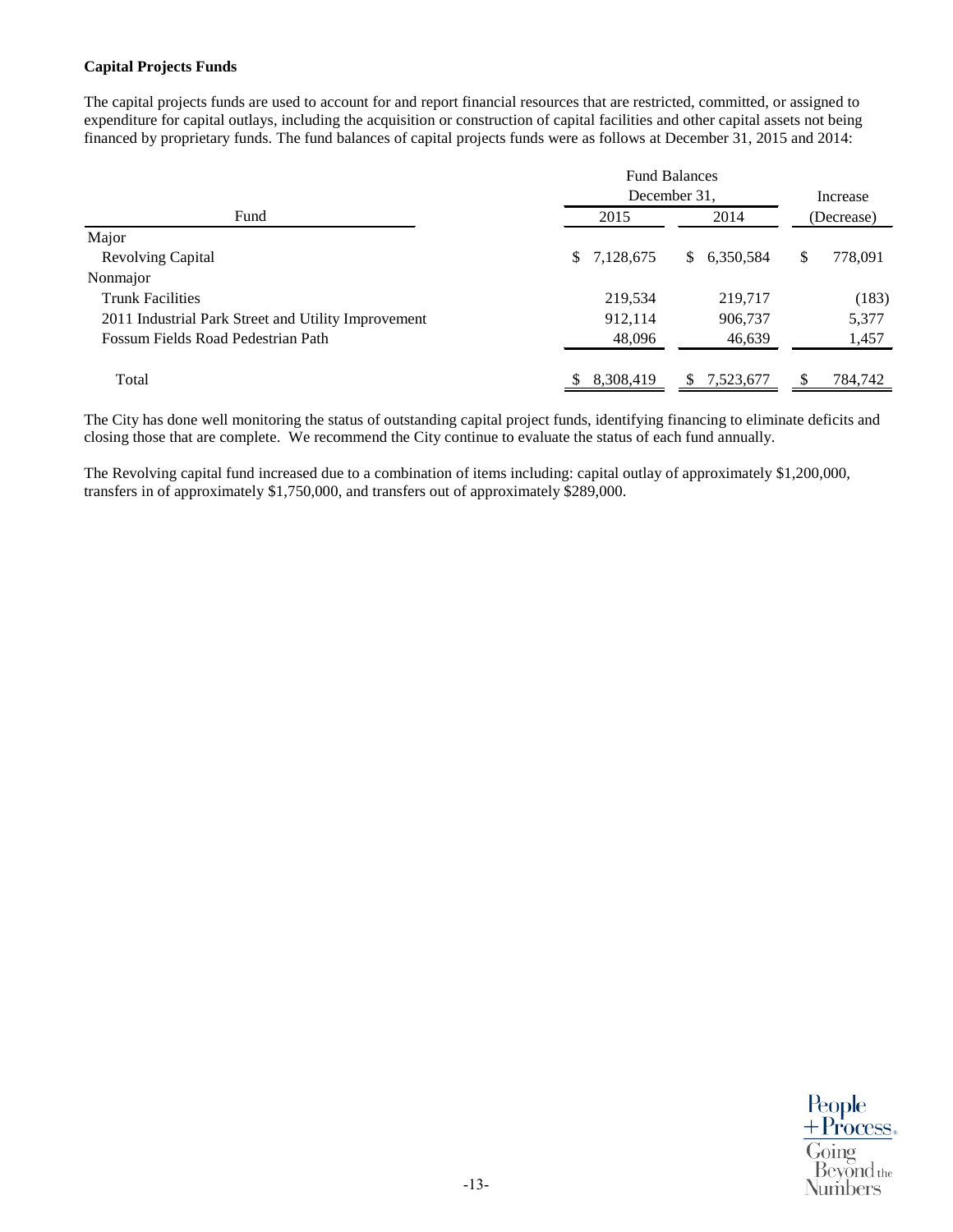#### **Enterprise Funds**

Enterprise funds are used to account for operations that are financed and operated in a manner similar to private business enterpriseswhere the intent is that the costs of providing goods or services to the general public on a continuing basis be financed or recovered primarily through user charges. The results of the operations in terms of cash flow and the breakdown of the cash balances for the past four years are as follows:





# \$1,684,104 \$2,307,422 \$2,220,523 \$2,347,648 \$- \$500,000 \$1,000,000 \$1,500,000 \$2,000,000 \$2,500,000 2012 2013 2014 2015 Restricted for debt service Unrestricted  $\rightarrow$  Minimum target balance (following year debt service plus two months of operating costs) 2012 2013 2014 2015

### **Water Fund Cash Balances - Excluding 2012A Refunding Bond Activity**

Bonds payable **8 840,000** \$ 755,000 \$ 675,000 \$ 590,000

Some of the items with significant changes are highlighted below:

• Operating receipts (blue) were sufficient to cover operating costs (grey) and debt payments (green) in each of the prior four years.

Operating margins are sufficient to keep pace with operating expenses. The current cash balance appears adequate to cover operations. The City should continue to monitor operations and rates to ensure all operating, capital and debt service expenses are covered.

People  $+$  Process. aino Bevond the Numbers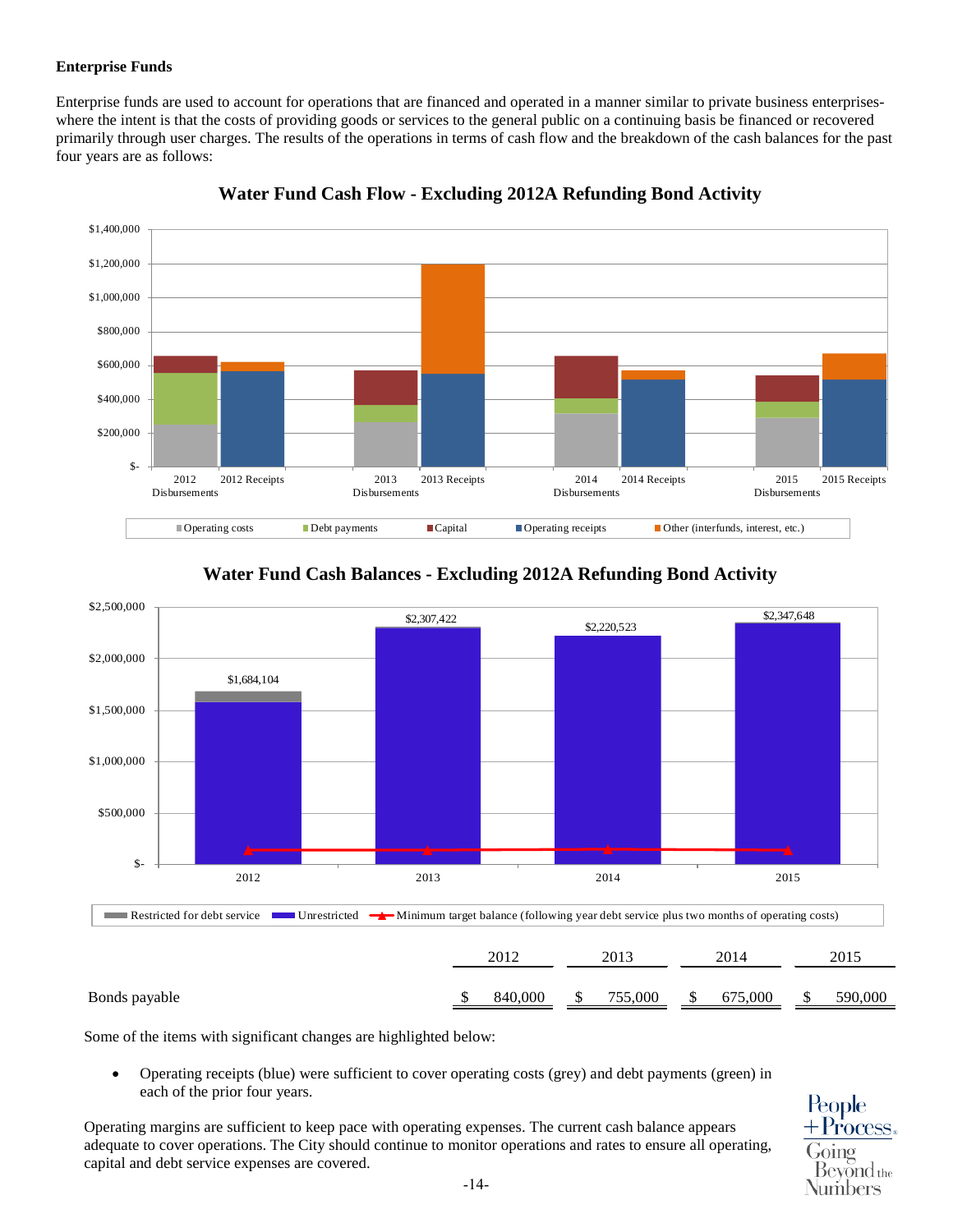

**Sewer Fund Cash Flow - Excluding 2012A Refunding Bond Activity**





Some of the items with significant changes are highlighted below:

• Operating receipts (blue) were sufficient to cover operating costs (grey) in each of the prior four years. Also, operating receipts (blue) and other receipts (mainly taxes) have been sufficient to cover operating costs (grey) and debt payments (green).

Operating margins are sufficient to keep pace with operating expenses. The current cash balance appears adequate to cover operations. The City should continue to monitor operations and rates to ensure all operating, capital and debt service expenses are covered.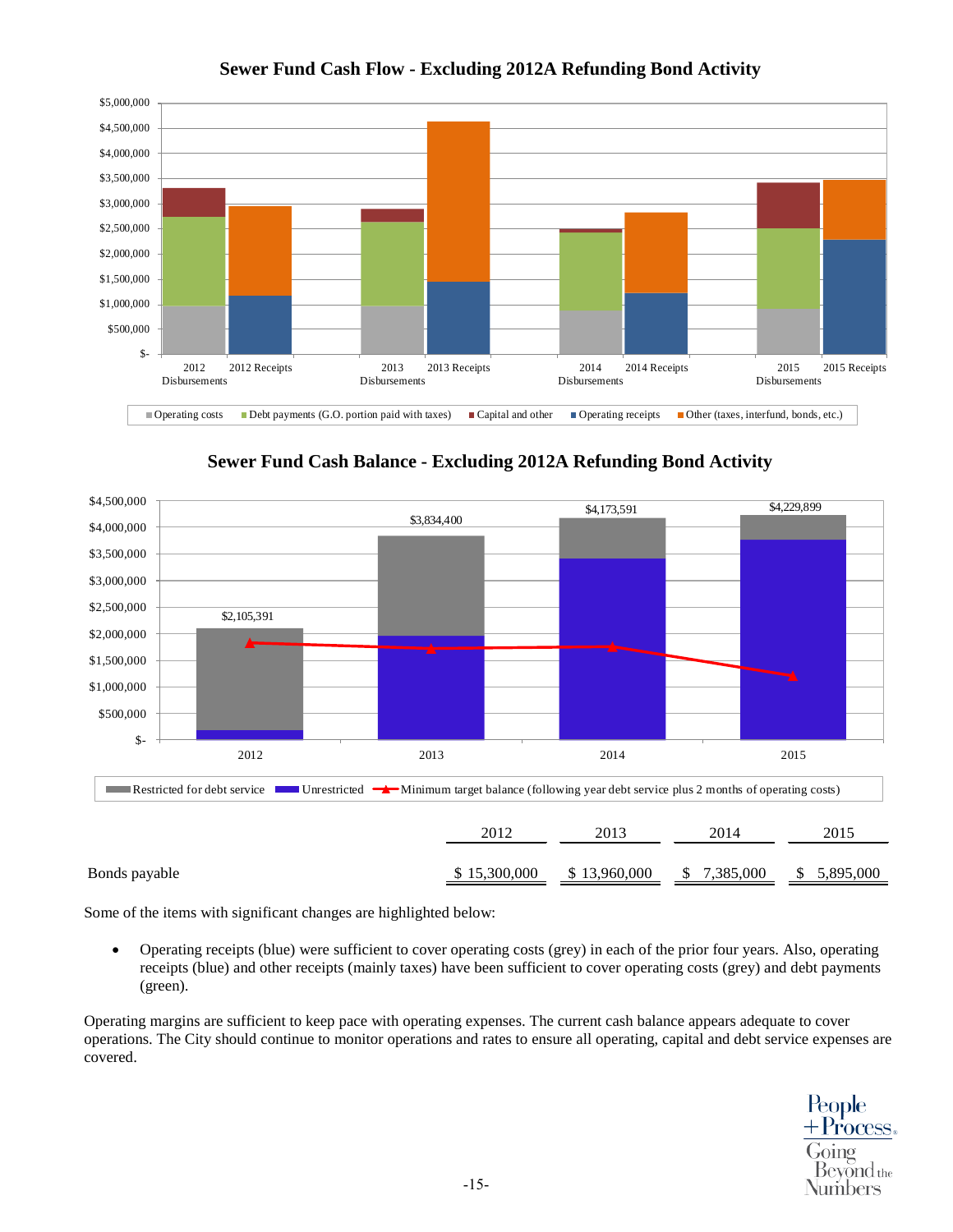|                             | <b>Golf Course Operations</b> |              |                  |              |                  |            |  |
|-----------------------------|-------------------------------|--------------|------------------|--------------|------------------|------------|--|
|                             | 2013                          |              | 2014             |              | 2015             |            |  |
|                             | Total                         | Percent      | Total            | Percent      | Total            | Percent    |  |
| Merchandise sales           | \$<br>94,967                  | 11.5<br>$\%$ | \$<br>112,836    | 14.0<br>$\%$ | 395,910<br>\$    | 37.8 %     |  |
| Cost of sales               | (75, 707)                     | (9.1)        | (83,241)         | (10.3)       | (188, 821)       | (18.0)     |  |
| Gross profit                | 19,260                        | 2.4          | 29,595           | 3.7          | 207,089          | 19.8       |  |
| Operating revenues          | 733,743                       | 88.5         | 692,961          | 86.0         | 652,288          | 62.2       |  |
| Operating expenses          | (785, 027)                    | (94.7)       | (789, 518)       | (98.0)       | (1,050,993)      | (100.3)    |  |
| Depreciation                | (250, 139)                    | (30.2)       | (230,950)        | (28.7)       | (212,600)        | (20.3)     |  |
| Operating loss              | (282, 163)                    | (34.0)       | (297, 912)       | (37.0)       | (404, 216)       | (38.6)     |  |
| Nonoperating                |                               |              |                  |              |                  |            |  |
| revenues (expenses)         | (4,668)                       | (0.6)        | (76, 044)        | (9.4)        | (635)            | (0.1)      |  |
| Interest expense            | (13, 183)                     | (1.6)        | (10, 646)        | (1.3)        | (8, 819)         | (0.8)      |  |
| Loss before transfers       | (300, 014)                    | (36.2)       | (384, 602)       | (47.7)       | (413,670)        | (39.5)     |  |
| Transfers in                | 359,113                       | 43.3         | 130,000          | 16.1         | 241,000          | 23.0       |  |
| Transfers of capital assets |                               |              |                  |              | 64,219           | 6.1        |  |
| Change in fund net position | 59,099<br>-S                  | 7.1<br>%     | (254, 602)<br>S. | $(31.6)$ %   | (108, 451)<br>-S | $(10.4)$ % |  |
| Cash and temporary          |                               |              |                  |              |                  |            |  |
| investments                 | 4,209                         |              | 9,126            |              | 10,272           |            |  |
| Capital lease payable       | 332,883<br>\$                 |              | 259,156<br>\$    |              | 206,061<br>\$    |            |  |

## **Golf Fund Cash Flow**



Some of the items with significant changes are highlighted below:

- Operating receipts (blue) were not sufficient to cover operating costs (grey) and debt payments (green) in any of the prior four years.
- A transfer of \$241,000 was received in 2015 from the Revolving Capital fund to support operations.

The Golf Course continues to operate at a loss. The City should continue to monitor rates by completing annual cash flow projections. The City is currently reviewing a variety of funding/operating options for the future of the golf course.

 $\begin{array}{l} \text{People} \\ + \text{Process}. \end{array}$ Going  $\operatorname{Bevond}$ <sub>the</sub> Numbers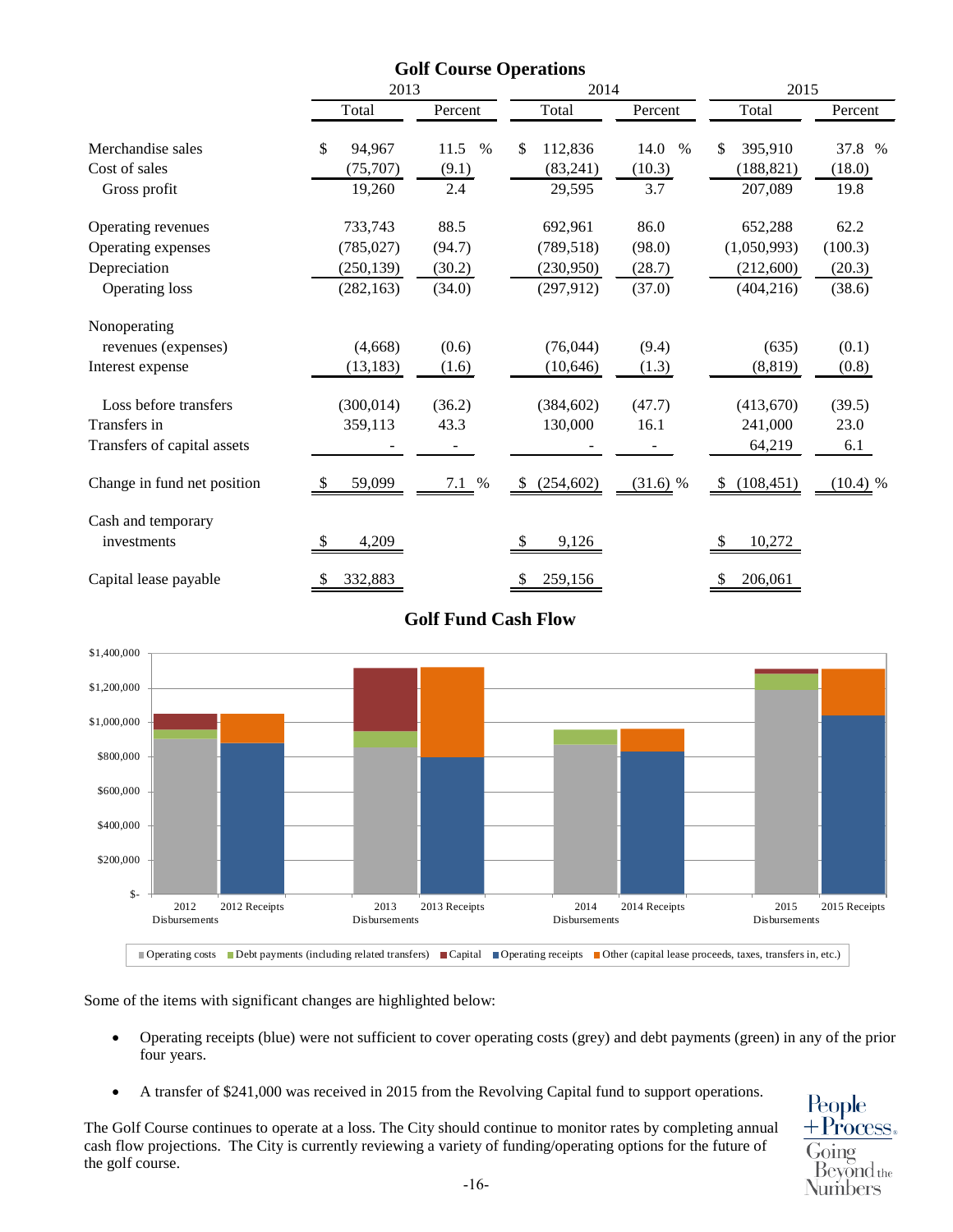#### **Ratio Analysis**

The following captures a few ratios from the City's financial statements that give some additional information for trend and peer group analysis. The peer group average is derived from information we have requested from the Office of the State Auditor for Cities of the 4th class (2,500 to 10,000). The majority of these ratios facilitate the use of economic resources focus and accrual basis of accounting at the government-wide level. A combination of liquidity (ability to pay its most immediate obligations), solvency (ability to pay its long-term obligations), funding (comparison of financial amounts and economic indicators to measure changes in financial capacity over time) and common-size (comparison of financial data with other cities) ratios are shown below.

| Ratio                                                     | Calculation                                                       | Source             |                                   | 2012             |                                    | 2013           |                                | 2014           |                | 2015         |
|-----------------------------------------------------------|-------------------------------------------------------------------|--------------------|-----------------------------------|------------------|------------------------------------|----------------|--------------------------------|----------------|----------------|--------------|
| Debt to assets                                            | Total liabilities/total assets                                    | Government-wide    |                                   | 24%<br>33%       |                                    | 23%<br>32%     |                                | 15%<br>32%     |                | 15%<br>N/A   |
| Debt service coverage                                     | Net cash provided by operations/<br>enterprise fund debt payments | Enterprise funds   |                                   | 114%<br>106%     |                                    | 129%<br>117%   |                                | 113%<br>114%   |                | 146%<br>N/A  |
| Debt per capita                                           | Bonded debt/population                                            | Government-wide    | \$                                | \$4,221<br>2,626 | S.<br>\$                           | 3,821<br>2,656 | <sup>\$</sup><br>$\mathcal{S}$ | 2,288<br>2,506 | $\mathbb{S}^-$ | 1,869<br>N/A |
| Taxes per capita                                          | Tax revenues/population                                           | Government-wide    | \$<br>\$                          | 1,041<br>480     | \$<br>$\mathcal{S}_{0}$            | 1,031<br>487   | S.<br>\$                       | 1,135<br>484   | $\mathbb{S}^-$ | 1,270<br>N/A |
| Current expenditures per capita Governmental fund current | expenditures/population                                           | Governmental funds | \$<br>$\mathcal{S}_{\mathcal{S}}$ | 760<br>649       | $\mathbf{\$}$<br>$\mathcal{S}_{0}$ | 770<br>634     | $\mathbf{\$}$<br>$\mathcal{S}$ | 821<br>674     | \$             | 823<br>N/A   |
| Capital expenditures per capita                           | Governmental fund capital<br>outlay/population                    | Governmental funds | \$<br>$\mathcal{S}_{0}$           | 219<br>298       | $\mathbf{\$}$<br>\$                | 477<br>294     | $\mathbf{\$}$<br>\$            | 352<br>320     | $\mathbb{S}$   | 287<br>N/A   |
| Capital assets % left to<br>depreciate - Governmental     | Net capital assets/<br>gross capital assets                       | Government-wide    |                                   | 58%<br>65%       |                                    | 57%<br>64%     |                                | 56%<br>63%     |                | 54%<br>N/A   |
| Capital assets % left to<br>depreciate - Business-type    | Net capital assets/<br>gross capital assets                       | Government-wide    |                                   | 74%<br>63%       |                                    | 72%<br>63%     |                                | 70%<br>61%     |                | 68%<br>N/A   |
| Represents the City of Becker                             |                                                                   |                    |                                   |                  |                                    |                |                                |                |                |              |

*Peer Group ratio*

#### **Debt-to-Assets Leverage Ratio (Solvency Ratio)**

The debt-to-assets leverage ratio is a comparison of a city's total liabilities to its total assets or the percentage of total assets that are provided by creditors. It indicates the degree to which the City's assets are financed through borrowings and other long-term obligations (i.e. a ratio of 50 percent would indicate half of the assets are financing with outstanding debt).

#### **Debt Service Coverage Ratio (Solvency Ratio)**

The debt coverage ratio is a comparison of cash generated by operations to total debt service payments (principal and interest) of enterprise funds. This ratio indicates if there are sufficient cash flows from operations to meet debt service obligations. Except in cases where other nonoperating revenues (i.e. taxes, assessments, transfers from other funds, etc.) are used to fund debt service payments, an acceptable ratio would be above 100 percent.

#### **Bonded Debt per Capita (Funding Ratio)**

This dollar amount is arrived at by dividing the total bonded debt by the population of the City and represents the amount of bonded debt obligation for each citizen of the City at the end of the year. The higher the amount, the more resources are needed in the future to retire these obligations through taxes, assessments or user fees.

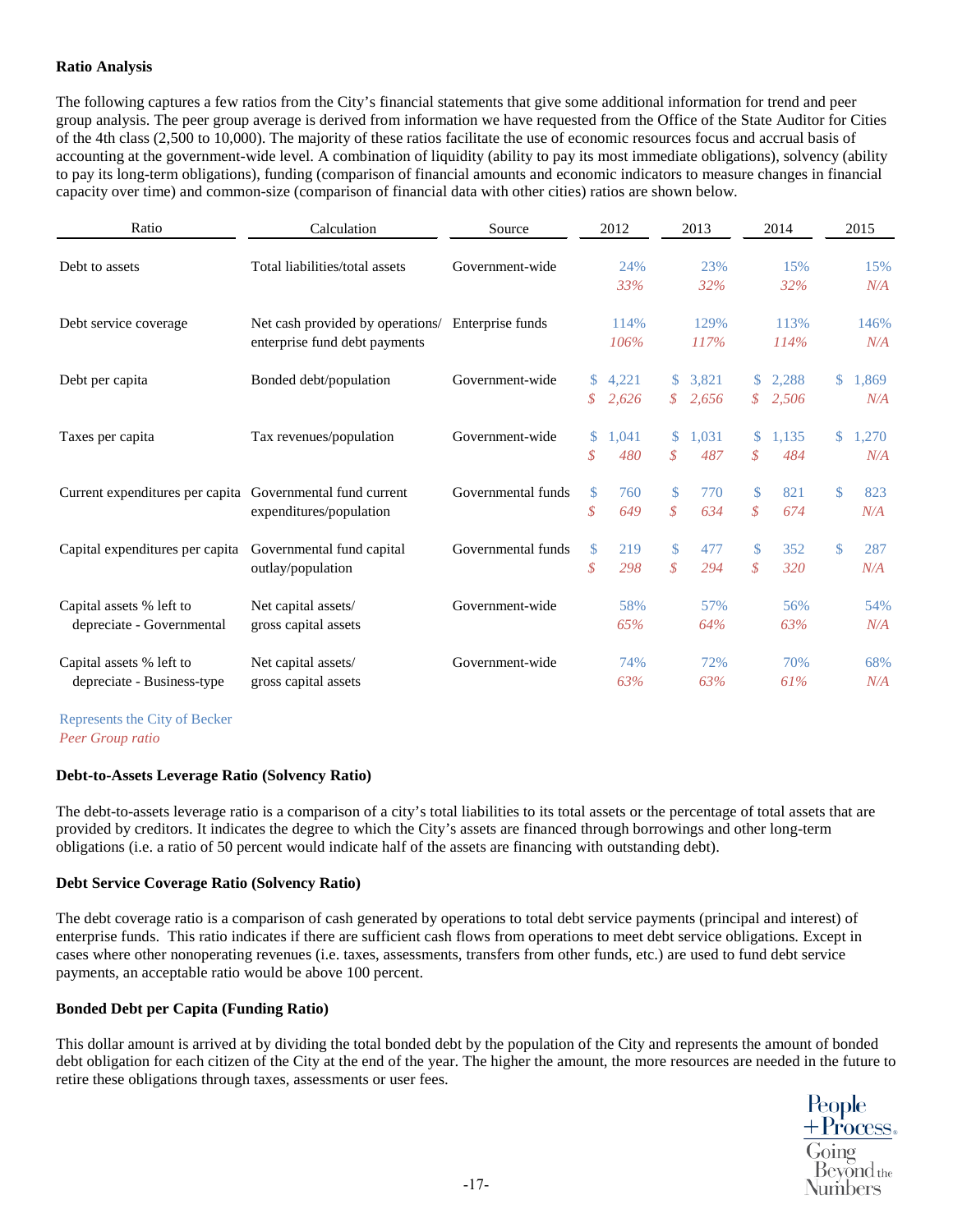#### **Taxes per Capita (Funding Ratio)**

This dollar amount is arrived at by dividing the total tax revenues by the population of the City and represents the amount of taxes for each citizen of the City for the year. The higher this amount is, the more reliant the City is on taxes to fund its operations.

#### **Current Expenditures per Capita (Funding Ratio)**

This dollar amount is arrived at by dividing the total current governmental expenditures by the population of the City and represents the amount of governmental expenditure for each citizen of the City during the year. Since this is generally based on ongoing expenditures, we would expect consistent annual per capita results.

#### **Capital Expenditures per Capita (Funding Ratio)**

This dollar amount is arrived at by dividing the total governmental capital outlay expenditures by the population of the City and represents the amount of capital expenditure for each citizen of the City during the year. Since projects are not always recurring, the per capita amount will fluctuate from year to year.

#### **Capital Assets Percentage (Common-size Ratio)**

This percentage represents the percent of governmental or business-type capital assets that are left to be depreciated. The lower this percentage, the older the City's capital assets are and may need major repairs or replacements in the near future. A higher percentage may indicate newer assets being constructed or purchased and may coincide with higher debt ratios or bonded debt per capita.

#### **Future Accounting Standard Changes**

The following Governmental Accounting Standards Board (GASB) Statements have been issued and may have an impact on future the City financial statements: (1)

#### **GASB Statement No. 72 -** *Fair Value Measurement and Application*

#### **Summary**

This statement addresses accounting and financial reporting issues related to fair value measurements. The definition of fair value is the price that would be received to sell an asset or paid to transfer a liability in an orderly transaction between market participants at the measurement date. This Statement provides guidance for determining a fair value measurement for financial reporting purposes. This Statement also provides guidance for applying fair value to certain investments and disclosures related to all fair value measurements.

#### **Effective Date and Transition**

The requirements of this Statement are effective for financial statements for periods beginning after June 15, 2015. Earlier application is encouraged.

#### **How the Changes in This Statement Will Improve Financial Reporting**

The requirements of this Statement will enhance comparability of financial statements among governments by requiring measurement of certain assets and liabilities at fair value using a consistent and more detailed definition of fair value and accepted valuation techniques. This Statement also will enhance fair value application guidance and related disclosures in order to provide information to financial statement users about the impact of fair value measurements on a government's financial position.

> People + Process.  $Going$ Bevond<sub>the</sub> Numbers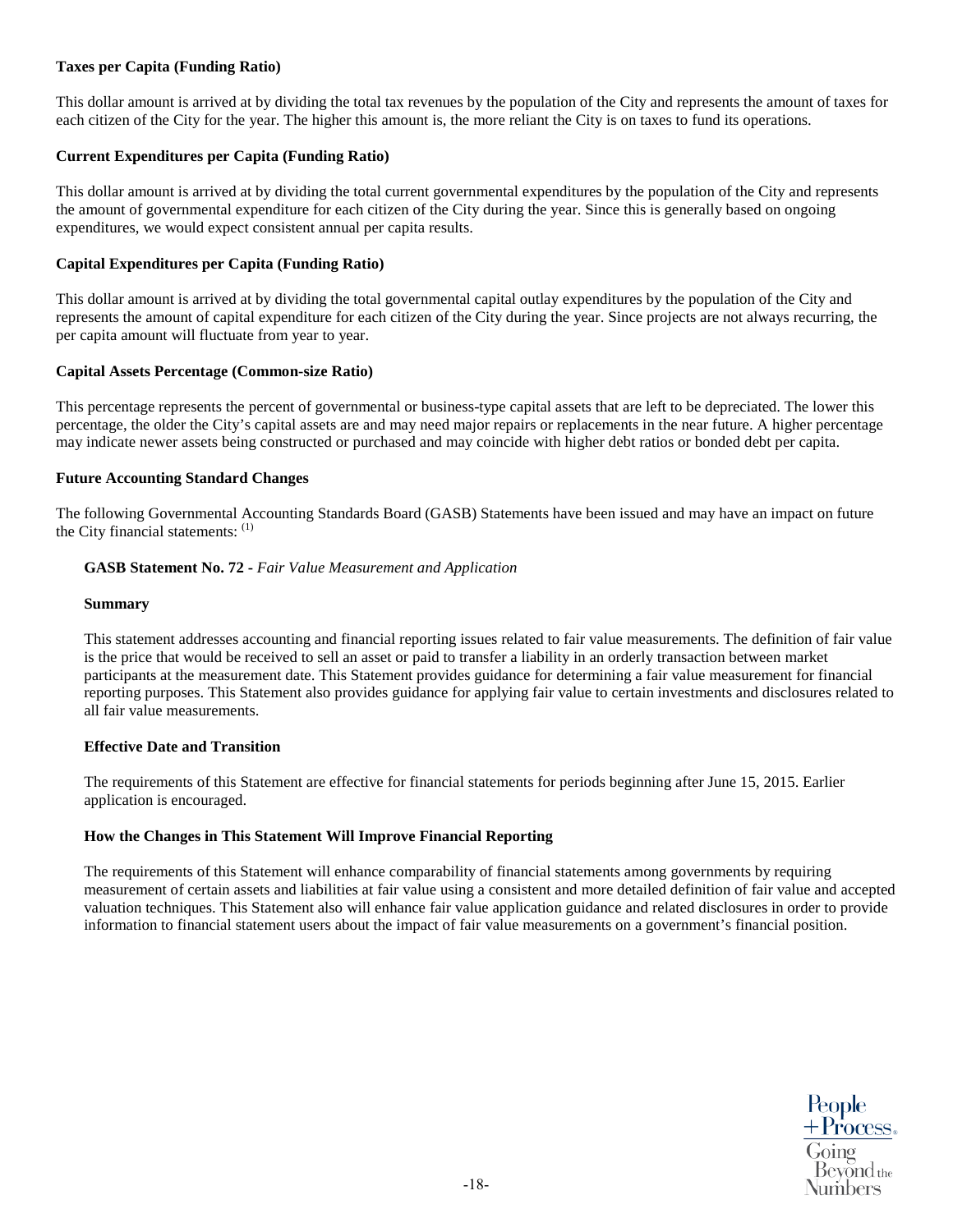**GASB Statement No. 73** - *Accounting and financial reporting for pension and related assets that are not within the scope of GASB Statement No. 68, and amendments to certain provisions of GASB Statements No. 67 and No. 68*

#### **Summary**

The objective of this Statement is to improve the usefulness of information about pensions included in the general purpose external financial reports of state and local governments for making decisions and assessing accountability. This Statement results from a comprehensive review of the effectiveness of existing standards of accounting and financial reporting for all postemployment benefits with regard to providing decision-useful information, supporting assessments of accountability and interperiod equity, and creating additional transparency.

This Statement establishes requirements for defined benefit pensions that are not within the scope of Statement No. 68, Accounting and Financial Reporting for Pensions, as well as for the assets accumulated for purposes of providing those pensions. In addition, it establishes requirements for defined contribution pensions that are not within the scope of Statement 68. It also amends certain provisions of Statement No. 67, Financial Reporting for Pension Plans, and Statement 68 for pension plans and pensions that are within their respective scopes.

The requirements of this Statement extend the approach to accounting and financial reporting established in Statement 68 to all pensions, with modifications as necessary to reflect that for accounting and financial reporting purposes, any assets accumulated for pensions that are provided through pension plans that are not administered through trusts that meet the criteria specified in Statement 68 should not be considered pension plan assets. It also requires that information similar to that required by Statement 68 be included in notes to financial statements and required supplementary information by all similarly situated employers and nonemployer contributing entities.

This Statement also clarifies the application of certain provisions of Statements 67 and 68 with regard to the following issues:

- 1. Information that is required to be presented as notes to the 10-year schedules of required supplementary information about investment-related factors that significantly affect trends in the amounts reported.
- 2. Accounting and financial reporting for separately financed specific liabilities of individual employers and nonemployer contributing entities for defined benefit pensions.
- 3. Timing of employer recognition of revenue for the support of nonemployer contributing entities not in a special funding situation.

#### **Effective Date and Transition**

The requirements of this Statement that address accounting and financial reporting by employers and governmental nonemployer contributing entities for pensions that are not within the scope of Statement 68 are effective for financial statements for fiscal years beginning after June 15, 2016, and the requirements of this Statement that address financial reporting for assets accumulated for purposes of providing those pensions are effective for fiscal years beginning after June 15, 2015. The requirements of this Statement for pension plans that are within the scope of Statement 67 or for pensions that are within the scope of Statement 68 are effective for fiscal years beginning after June 15, 2015. Earlier application is encouraged.

#### **How the Changes in This Statement Will Improve Financial Reporting**

The requirements of this Statement will improve financial reporting by establishing a single framework for the presentation of information about pensions, which will enhance the comparability of pension-related information reported by employers and nonemployer contributing entities.

> People  $+$ Process.  $\frac{1100}{\text{Going}}$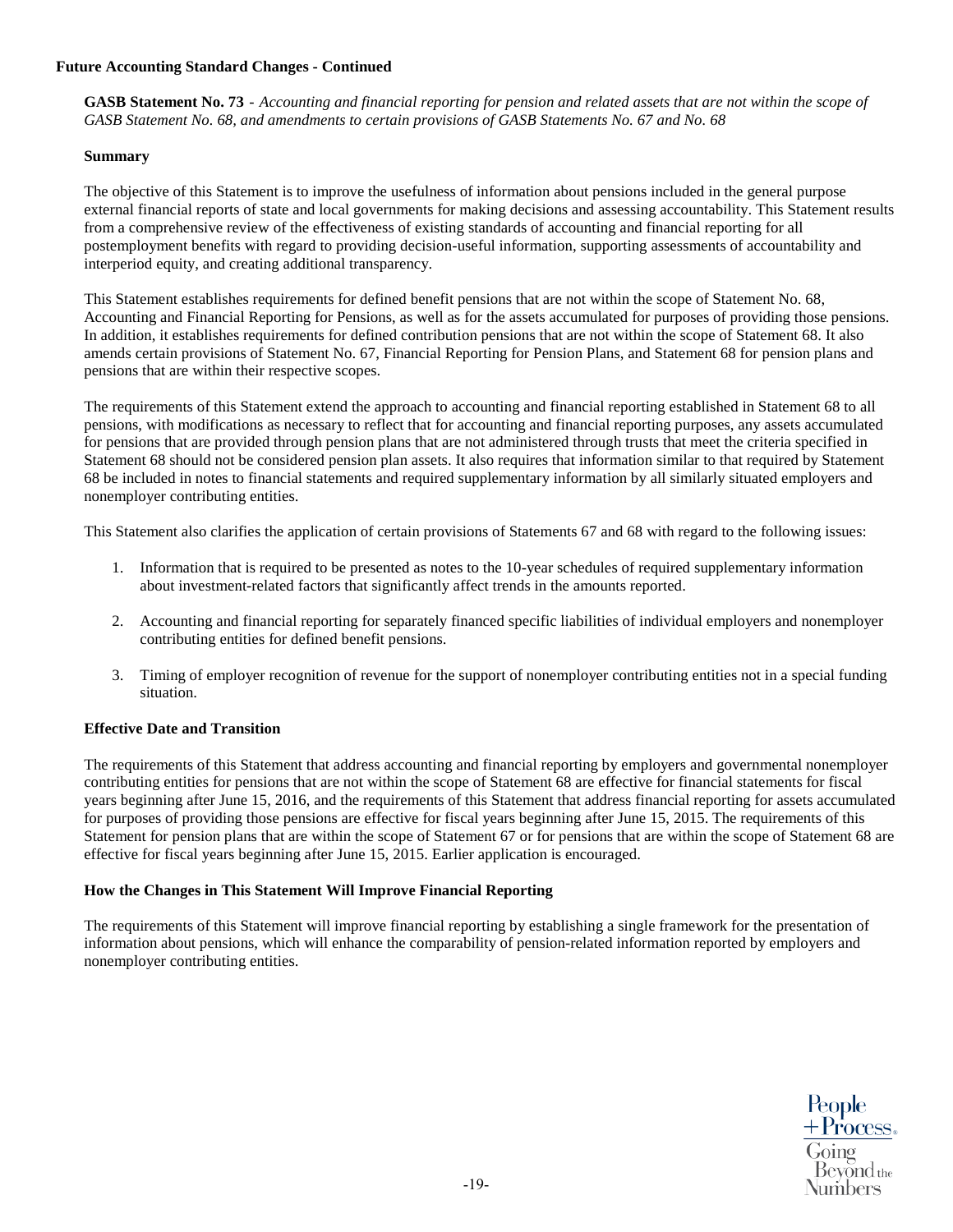#### **GASB Statement No. 74** - *Financial Reporting for Postemployment Benefit Plans Other than Pension Plans*

#### **Summary**

The objective of this Statement is to improve the usefulness of information about postemployment benefits other than pensions (other postemployment benefits or OPEB) included in the general purpose external financial reports of state and local governmental OPEB plans for making decisions and assessing accountability. This Statement results from a comprehensive review of the effectiveness of existing standards of accounting and financial reporting for all postemployment benefits (pensions and OPEB) with regard to providing decision-useful information, supporting assessments of accountability and interperiod equity, and creating additional transparency.

This Statement replaces Statements No. 43, Financial Reporting for Postemployment Benefit Plans Other Than Pension Plans, as amended, and No. 57, OPEB Measurements by Agent Employers and Agent Multiple-Employer Plans. It also includes requirements for defined contribution OPEB plans that replace the requirements for those OPEB plans in Statement No. 25, Financial Reporting for Defined Benefit Pension Plans and Note Disclosures for Defined Contribution Plans, as amended, Statement 43, and Statement No. 50, Pension Disclosures.

Statement No. 75, Accounting and Financial Reporting for Postemployment Benefits Other than Pensions, establishes new accounting and financial reporting requirements for governments whose employees are provided with OPEB, as well as for certain nonemployer governments that have a legal obligation to provide financial support for OPEB provided to the employees of other entities.

The scope of this Statement includes OPEB plans-defined benefit and defined contribution-administered through trusts that meet the following criteria:

- Contributions from employers and nonemployer contributing entities to the OPEB plan and earnings on those contributions are irrevocable.
- OPEB plan assets are dedicated to providing OPEB to plan members in accordance with the benefit terms.
- OPEB plan assets are legally protected from the creditors of employers, nonemployer contributing entities, and the OPEB plan administrator. If the plan is a defined benefit OPEB plan, plan assets also are legally protected from creditors of the plan members.

This Statement also includes requirements to address financial reporting for assets accumulated for purposes of providing defined benefit OPEB through OPEB plans that are not administered through trusts that meet the specified criteria.

#### **Effective Date and Transition**

This Statement is effective for financial statements for fiscal years beginning after June 15, 2016. Earlier application is encouraged.

#### **How the Changes in This Statement Will Improve Financial Reporting**

The requirements of this Statement will improve financial reporting primarily through enhanced note disclosures and schedules of required supplementary information that will be presented by OPEB plans that are administered through trusts that meet the specified criteria. The new information will enhance the decision-usefulness of the financial reports of those OPEB plans, their value for assessing accountability, and their transparency by providing information about measures of net OPEB liabilities and explanations of how and why those liabilities changed from year to year. The net OPEB liability information, including ratios, will offer an up-to-date indication of the extent to which the total OPEB liability is covered by the fiduciary net position of the OPEB plan. The comparability of the reported information for similar types of OPEB plans will be improved by the changes related to the attribution method used to determine the total OPEB liability. The contribution schedule will provide measures to evaluate decisions related to the assessment of contribution rates in comparison with actuarially determined rates, if such rates are determined. In addition, new information about rates of return on OPEB plan investments will inform financial report users about the effects of market conditions on the OPEB plan's assets over time and provide information for users to assess the relative success of the OPEB plan's investment strategy and the relative contribution that investment People earnings provide to the OPEB plan's ability to pay benefits to plan members when they come due.

 $+$ Process.  $B$ evond<sub>the</sub> Numbers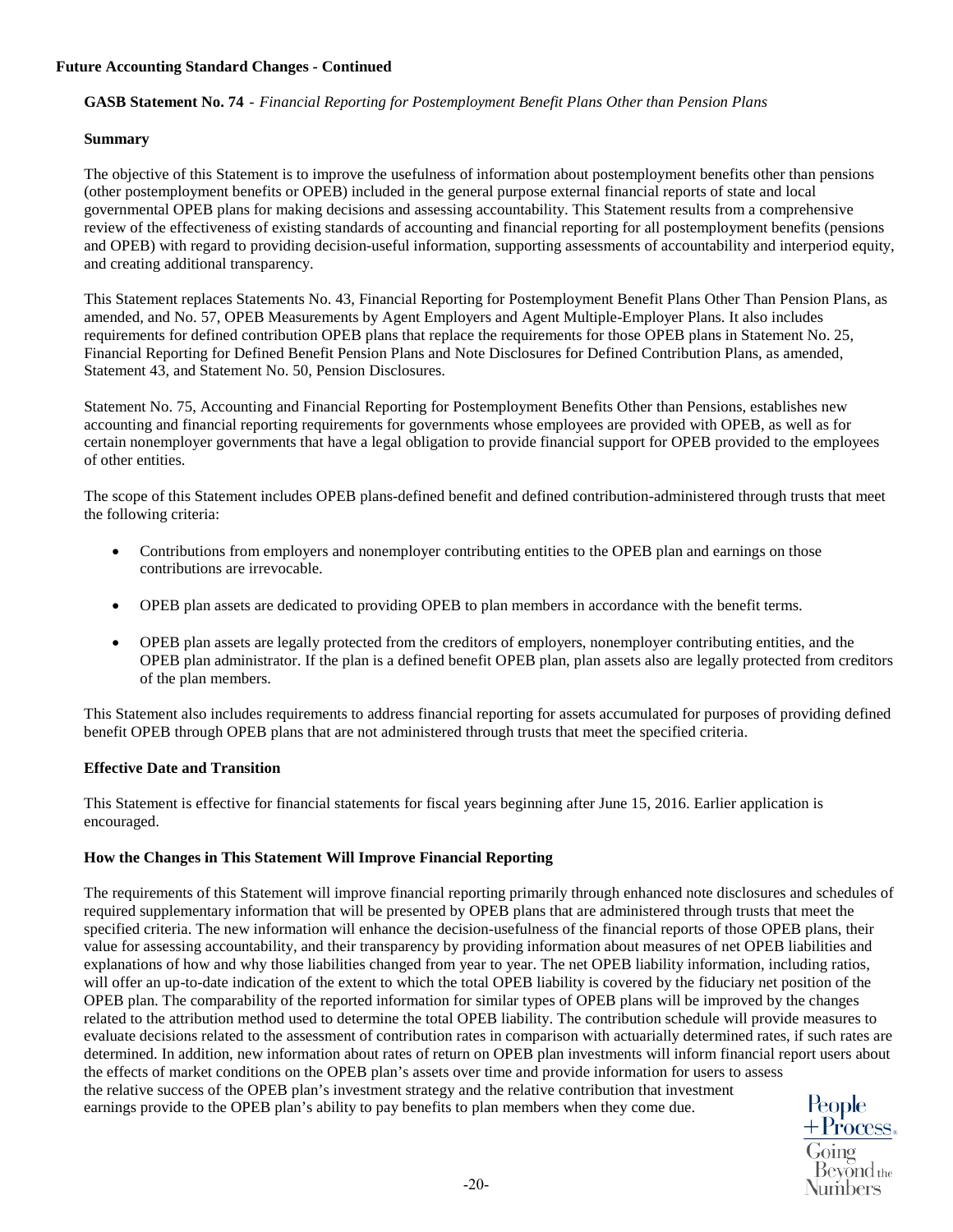#### **GASB Statement No. 75** - *Accounting and Financial Reporting for Postemployment Benefit Plans Other than Pension*

#### **Summary**

The primary objective of this Statement is to improve accounting and financial reporting by state and local governments for postemployment benefits other than pensions (other postemployment benefits or OPEB). It also improves information provided by state and local governmental employers about financial support for OPEB that is provided by other entities. This Statement results from a comprehensive review of the effectiveness of existing standards of accounting and financial reporting for all postemployment benefits (pensions and OPEB) with regard to providing decision-useful information, supporting assessments of accountability and interperiod equity, and creating additional transparency.

This Statement replaces the requirements of Statements No. 45, Accounting and Financial Reporting by Employers for Postemployment Benefits Other than Pensions, as amended, and No. 57, OPEB Measurements by Agent Employers and Agent Multiple-Employer Plans, for OPEB. Statement No. 74, Financial Reporting for Postemployment Benefit Plans Other than Pension Plans, establishes new accounting and financial reporting requirements for OPEB plans.

The scope of this Statement addresses accounting and financial reporting for OPEB that is provided to the employees of state and local governmental employers. This Statement establishes standards for recognizing and measuring liabilities, deferred outflows of resources, deferred inflows of resources, and expense/expenditures. For defined benefit OPEB, this Statement identifies the methods and assumptions that are required to be used to project benefit payments, discount projected benefit payments to their actuarial present value, and attribute that present value to periods of employee service. Note disclosure and required supplementary information requirements about defined benefit OPEB also are addressed.

In addition, this Statement details the recognition and disclosure requirements for employers with payables to defined benefit OPEB plans that are administered through trusts that meet the specified criteria and for employers whose employees are provided with defined contribution OPEB. This Statement also addresses certain circumstances in which a nonemployer entity provides financial support for OPEB of employees of another entity.

In this Statement, distinctions are made regarding the particular requirements depending upon whether the OPEB plans through which the benefits are provided are administered through trusts that meet the following criteria:

- Contributions from employers and nonemployer contributing entities to the OPEB plan and earnings on those contributions are irrevocable.
- OPEB plan assets are dedicated to providing OPEB to plan members in accordance with the benefit terms.
- OPEB plan assets are legally protected from the creditors of employers, nonemployer contributing entities, the OPEB plan administrator, and the plan members.

#### **Effective Date**

This Statement is effective for fiscal years beginning after June 15, 2017. Earlier application is encouraged.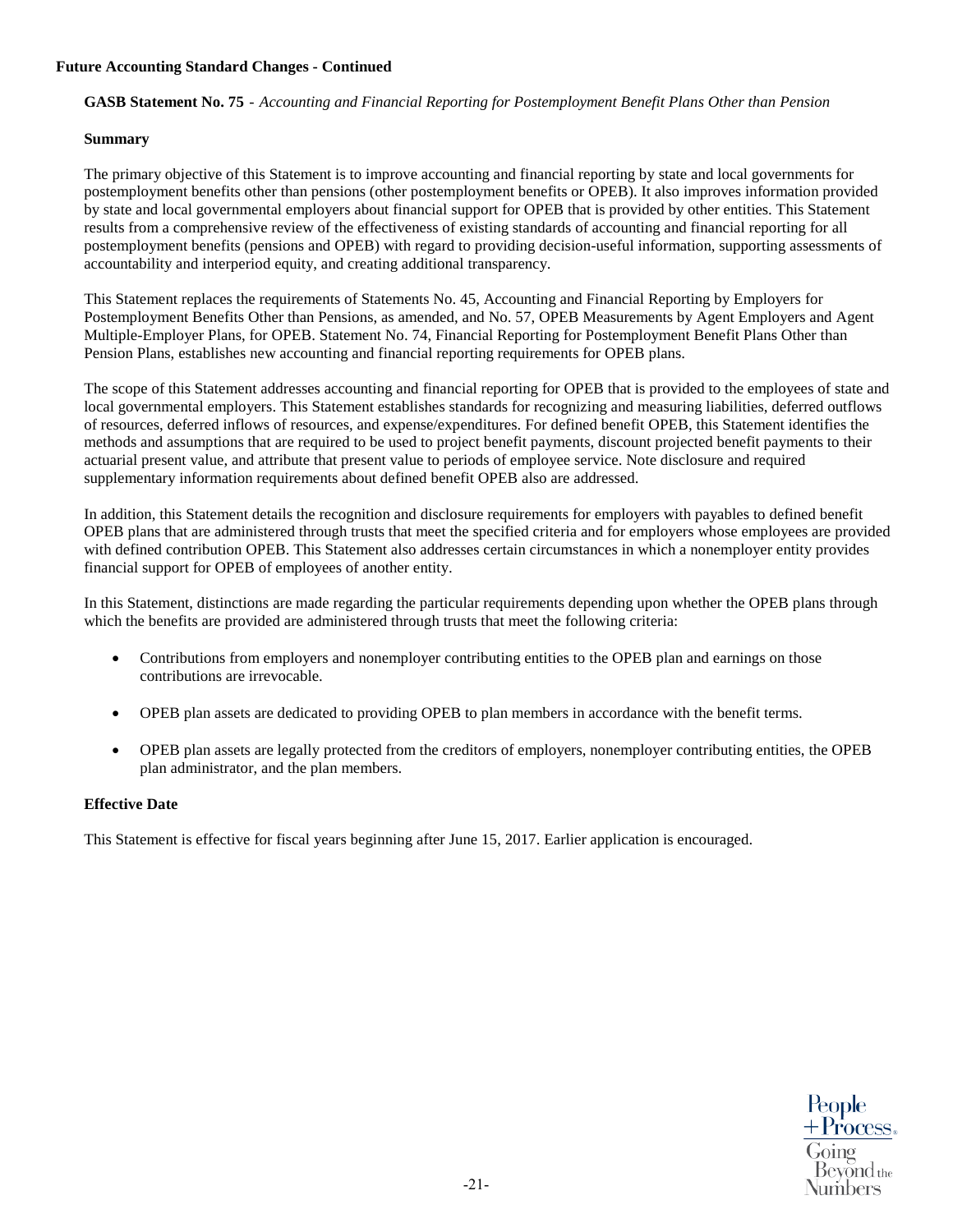#### **How the Changes in This Statement Will Improve Financial Reporting**

The requirements of this Statement will improve the decision-usefulness of information in employer and governmental nonemployer contributing entity financial reports and will enhance its value for assessing accountability and interperiod equity by requiring recognition of the entire OPEB liability and a more comprehensive measure of OPEB expense. Decision-usefulness and accountability also will be enhanced through new note disclosures and required supplementary information, as follows:

- More robust disclosures of assumptions will allow for better informed assessments of the reasonableness of OPEB measurements.
- Explanations of how and why the OPEB liability changed from year to year will improve transparency.
- The summary OPEB liability information, including ratios, will offer an indication of the extent to which the total OPEB liability is covered by resources held by the OPEB plan, if any.
- For employers that provide benefits through OPEB plans that are administered through trusts that meet the specified criteria, the contribution schedules will provide measures to evaluate decisions related to contributions.

The consistency, comparability, and transparency of the information reported by employers and governmental nonemployer contributing entities about OPEB transactions will be improved by requiring:

- The use of a discount rate that considers the availability of the OPEB plan's fiduciary net position associated with the OPEB of current active and inactive employees and the investment horizon of those resources, rather than utilizing only the long-term expected rate of return regardless of whether the OPEB plan's fiduciary net position is projected to be sufficient to make projected benefit payments and is expected to be invested using a strategy to achieve that return.
- A single method of attributing the actuarial present value of projected benefit payments to periods of employee service, rather than allowing a choice among six methods with additional variations.
- Immediate recognition in OPEB expense, rather than a choice of recognition periods, of the effects of changes of benefit terms.
- Recognition of OPEB expense that incorporates deferred outflows of resources and deferred inflows of resources related to OPEB over a defined, closed period, rather than a choice between an open or closed period.

**GASB Statement No. 76** - *The Hierarchy of Generally Accepted Accounting Principles for State and Local Governments*

#### **Summary**

The objective of this Statement is to identify-in the context of the current governmental financial reporting environment-the hierarchy of generally accepted accounting principles (GAAP). The "GAAP hierarchy" consists of the sources of accounting principles used to prepare financial statements of state and local governmental entities in conformity with GAAP and the framework for selecting those principles. This Statement reduces the GAAP hierarchy to two categories of authoritative GAAP and addresses the use of authoritative and nonauthoritative literature in the event that the accounting treatment for a transaction or other event is not specified within a source of authoritative GAAP.

This Statement supersedes Statement No. 55, The Hierarchy of Generally Accepted Accounting Principles for State and Local Governments.

#### **Effective Date**

The requirements of this Statement are effective for financial statements for periods beginning after June 15, 2015, and should be applied retroactively. Earlier application is permitted.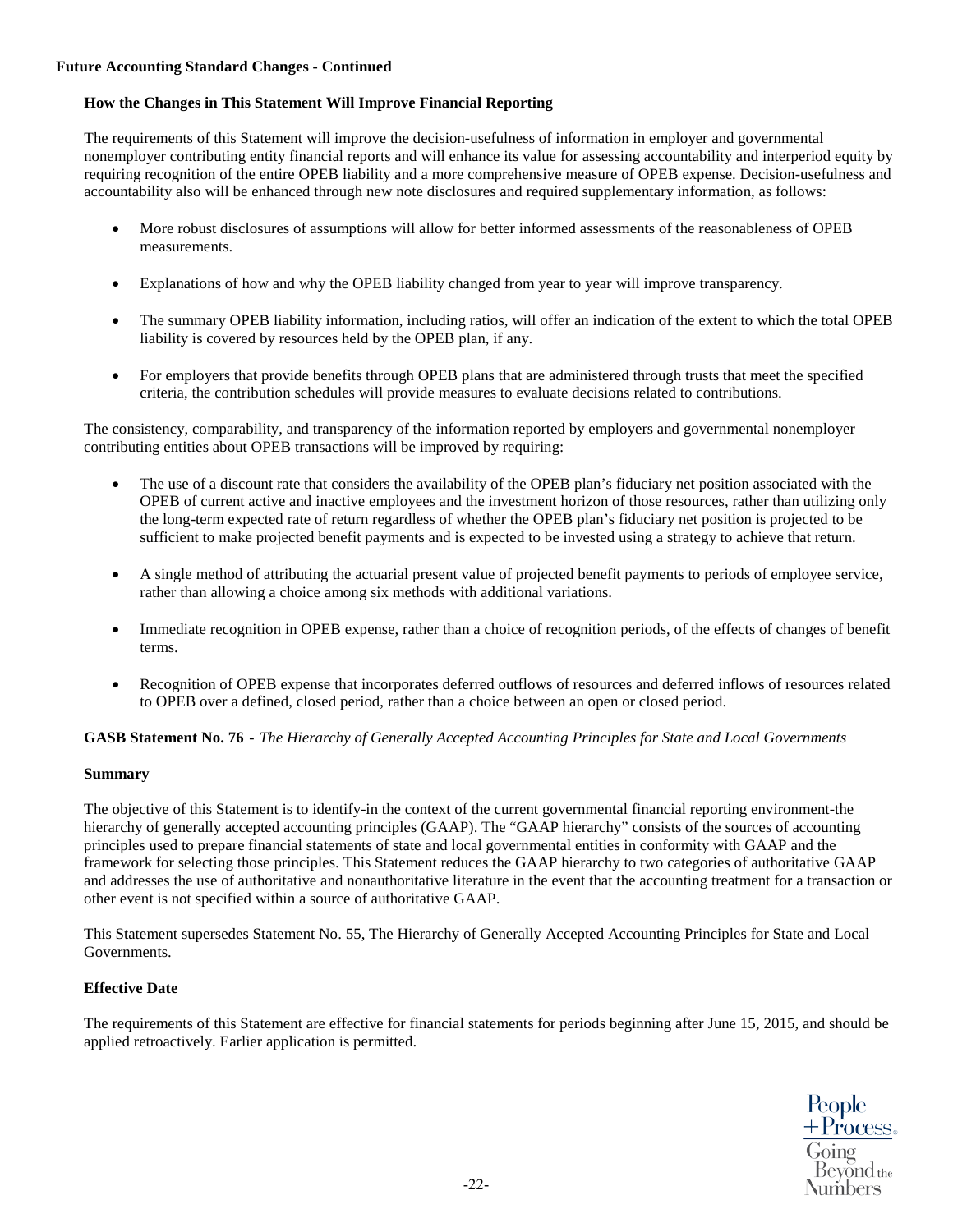#### **How the Changes in This Statement Will Improve Financial Reporting**

The requirements in this Statement improve financial reporting by (1) raising the category of GASB Implementation Guides in the GAAP hierarchy, thus providing the opportunity for broader public input on implementation guidance; (2) emphasizing the importance of analogies to authoritative literature when the accounting treatment for an event is not specified in authoritative GAAP; and (3) requiring the consideration of consistency with the GASB Concepts Statements when evaluating accounting treatments specified in nonauthoritative literature. As a result, governments will apply financial reporting guidance with less variation, which will improve the usefulness of financial statement information for making decisions and assessing accountability and enhance the comparability of financial statement information among governments.

#### **GASB Statement No. 77** - *Tax Abatement Disclosures*

#### **Summary**

Financial statements prepared by state and local governments in conformity with generally accepted accounting principles provide citizens and taxpayers, legislative and oversight bodies, municipal bond analysts, and others with information they need to evaluate the financial health of governments, make decisions, and assess accountability. This information is intended, among other things, to assist these users of financial statements in assessing (1) whether a government's current-year revenues were sufficient to pay for current-year services (known as interperiod equity), (2) whether a government complied with finance-related legal and contractual obligations, (3) where a government's financial resources come from and how it uses them, and (4) a government's financial position and economic condition and how they have changed over time.

Financial statement users need information about certain limitations on a government's ability to raise resources. This includes limitations on revenue-raising capacity resulting from government programs that use tax abatements to induce behavior by individuals and entities that is beneficial to the government or its citizens. Tax abatements are widely used by state and local governments, particularly to encourage economic development. For financial reporting purposes, this Statement defines a tax abatement as resulting from an agreement between a government and an individual or entity in which the government promises to forgo tax revenues and the individual or entity promises to subsequently take a specific action that contributes to economic development or otherwise benefits the government or its citizens.

Although many governments offer tax abatements and provide information to the public about them, they do not always provide the information necessary to assess how tax abatements affect their financial position and results of operations, including their ability to raise resources in the future. This Statement requires disclosure of tax abatement information about (1) a reporting government's own tax abatement agreements and (2) those that are entered into by other governments and that reduce the reporting government's tax revenues.

This Statement requires governments that enter into tax abatement agreements to disclose the following information about the agreements:

- Brief descriptive information, such as the tax being abated, the authority under which tax abatements are provided, eligibility criteria, the mechanism by which taxes are abated, provisions for recapturing abated taxes, and the types of commitments made by tax abatement recipients.
- The gross dollar amount of taxes abated during the period.
- Commitments made by a government, other than to abate taxes, as part of a tax abatement agreement.

Governments should organize those disclosures by major tax abatement program and may disclose information for individual tax abatement agreements within those programs.

> People + Process.  $\overline{\text{Gone}}$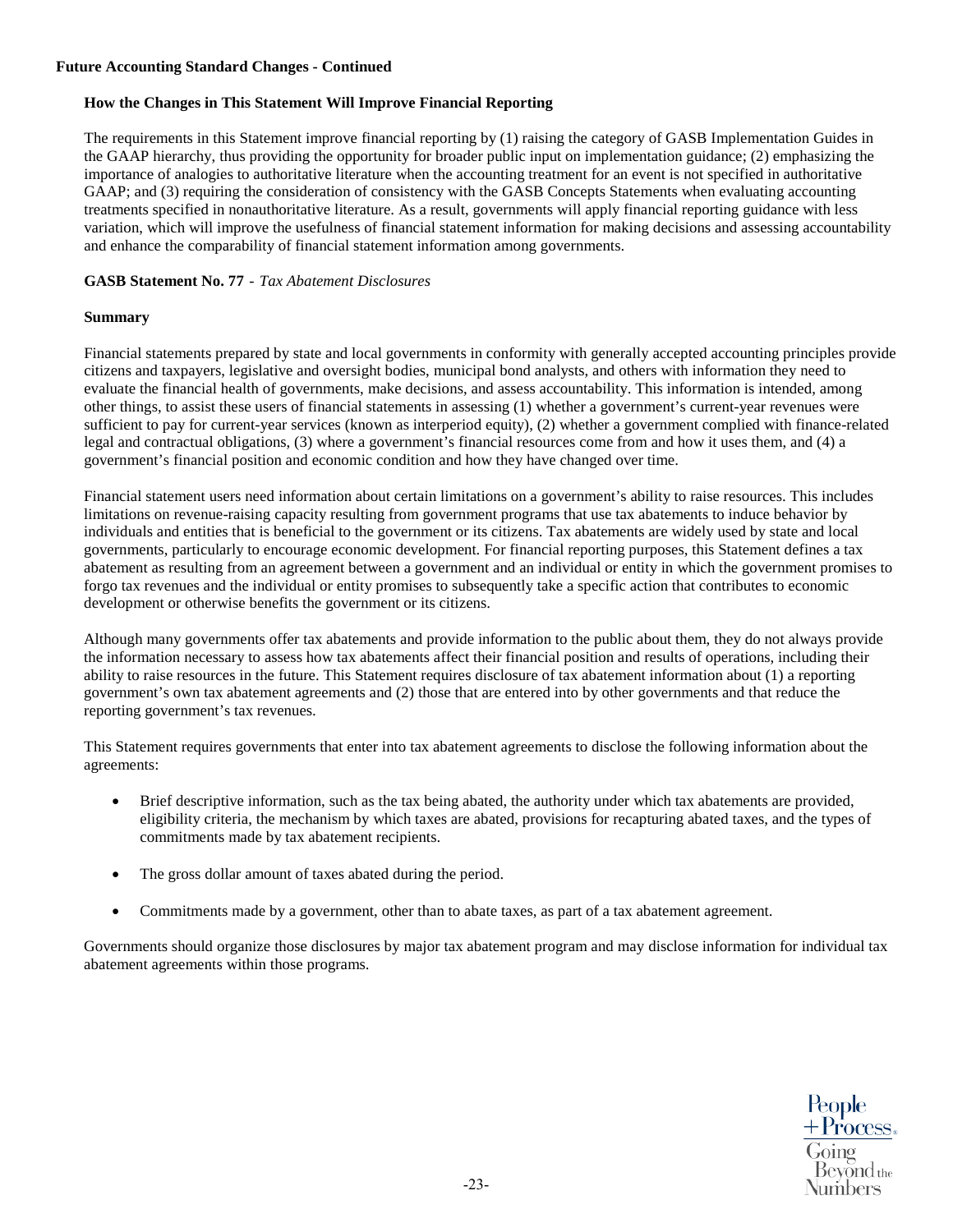Tax abatement agreements of other governments should be organized by the government that entered into the tax abatement agreement and the specific tax being abated. Governments may disclose information for individual tax abatement agreements of other governments within the specific tax being abated. For those tax abatement agreements, a reporting government should disclose:

- The names of the governments that entered into the agreements.
- The specific taxes being abated.
- The gross dollar amount of taxes abated during the period.

#### **Effective Date and Transition**

The requirements of this Statement are effective for financial statements for periods beginning after December 15, 2015. Earlier application is encouraged.

#### **How the Changes in This Statement Will Improve Financial Reporting**

The requirements of this Statement improve financial reporting by giving users of financial statements essential information that is not consistently or comprehensively reported to the public at present. Disclosure of information about the nature and magnitude of tax abatements will make these transactions more transparent to financial statement users. As a result, users will be better equipped to understand (1) how tax abatements affect a government's future ability to raise resources and meet its financial obligations and (2) the impact those abatements have on a government's financial position and economic condition.

**GASB Statement No. 78** - *Pension Provided Through Certain Multiple-Employer Defined Benefit Pension Plans*

#### **Summary**

The objective of this Statement is to address a practice issue regarding the scope and applicability of Statement No. 68, Accounting and Financial Reporting for Pensions. This issue is associated with pensions provided through certain multipleemployer defined benefit pension plans and to state or local governmental employers whose employees are provided with such pensions.

Prior to the issuance of this Statement, the requirements of Statement 68 applied to the financial statements of all state and local governmental employers whose employees are provided with pensions through pension plans that are administered through trusts that meet the criteria in paragraph 4 of that Statement.

This Statement amends the scope and applicability of Statement 68 to exclude pensions provided to employees of state or local governmental employers through a cost-sharing multiple-employer defined benefit pension plan that (1) is not a state or local governmental pension plan, (2) is used to provide defined benefit pensions both to employees of state or local governmental employers and to employees of employers that are not state or local governmental employers, and (3) has no predominant state or local governmental employer (either individually or collectively with other state or local governmental employers that provide pensions through the pension plan). This Statement establishes requirements for recognition and measurement of pension expense, expenditures, and liabilities; note disclosures; and required supplementary information for pensions that have the characteristics described above.

#### **Effective Date**

The requirements of this Statement are effective for reporting periods beginning after December 15, 2015. Earlier application is encouraged.

> People  $+$ Process.  $\overline{\text{Going}}$  $B$ evond<sub>the</sub> Numbers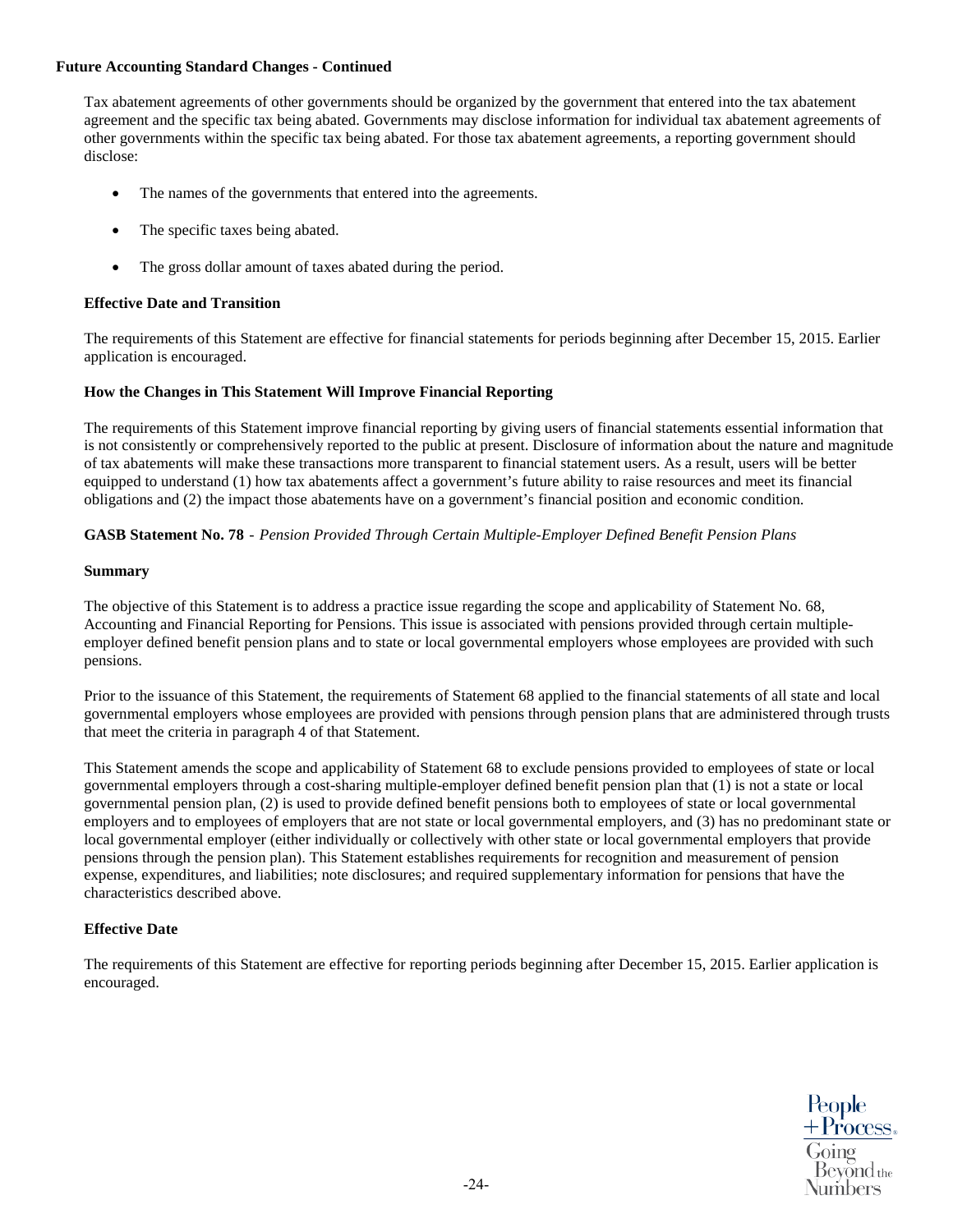#### **GASB Statement No. 79** - *Certain External Investment Pools and Pool Participants*

#### **Summary**

This Statement addresses accounting and financial reporting for certain external investment pools and pool participants. Specifically, it establishes criteria for an external investment pool to qualify for making the election to measure all of its investments at amortized cost for financial reporting purposes. An external investment pool qualifies for that reporting if it meets all of the applicable criteria established in this Statement. The specific criteria address (1) how the external investment pool transacts with participants; (2) requirements for portfolio maturity, quality, diversification, and liquidity; and (3) calculation and requirements of a shadow price. Significant noncompliance prevents the external investment pool from measuring all of its investments at amortized cost for financial reporting purposes. Professional judgment is required to determine if instances of noncompliance with the criteria established by this Statement during the reporting period, individually or in the aggregate, were significant.

If an external investment pool does not meet the criteria established by this Statement, that pool should apply the provisions in paragraph 16 of Statement No. 31, Accounting and Financial Reporting for Certain Investments and for External Investment Pools, as amended. If an external investment pool meets the criteria in this Statement and measures all of its investments at amortized cost, the pool's participants also should measure their investments in that external investment pool at amortized cost for financial reporting purposes. If an external investment pool does not meet the criteria in this Statement, the pool's participants should measure their investments in that pool at fair value, as provided in paragraph 11 of Statement 31, as amended.

This Statement establishes additional note disclosure requirements for qualifying external investment pools that measure all of their investments at amortized cost for financial reporting purposes and for governments that participate in those pools. Those disclosures for both the qualifying external investment pools and their participants include information about any limitations or restrictions on participant withdrawals.

#### **Effective Date**

The requirements of this Statement are effective for reporting periods beginning after June 15, 2015, except for the provisions in paragraphs 18, 19, 23-26, and 40, which are effective for reporting periods beginning after December 15, 2015.

#### **How the Changes in This Statement Will Improve Financial Reporting**

This Statement will enhance comparability of financial statements among governments by establishing specific criteria used to determine whether a qualifying external investment pool may elect to use an amortized cost exception to fair value measurement. Those criteria will provide qualifying external investment pools and participants in those pools with consistent application of an amortized cost-based measurement for financial reporting purposes. That measurement approximates fair value and mirrors the operations of external investment pools that transact with participants at a stable net asset value per share.

#### **GASB Statement No. 80** - *Blending Requirements for Certain Component Units - an Amendment of GASB Statement No. 14*

#### **Summary**

The objective of the Statement is to improve financial reporting by clarifying the financial statement presentation requirements for certain component units. This Statement amends the blending requirements established in paragraph 53 of Statement No. 14, *The Financial Reporting Entity, as amended*.

This Statement amends the blending requirements for the financial statement presentation of component units of all state and local governments. The additional criterion requires blending of a component unit incorporated as a not-for-profit corporation in which the primary government is the sole corporate member. The additional criterion does not apply to component units included in the financial reporting entity pursuant to the provisions of Statement No. 39, *Determining Whether Certain Organizations Are Component Units*.

> People  $+$ Process.  $\frac{1}{\text{Going}}$